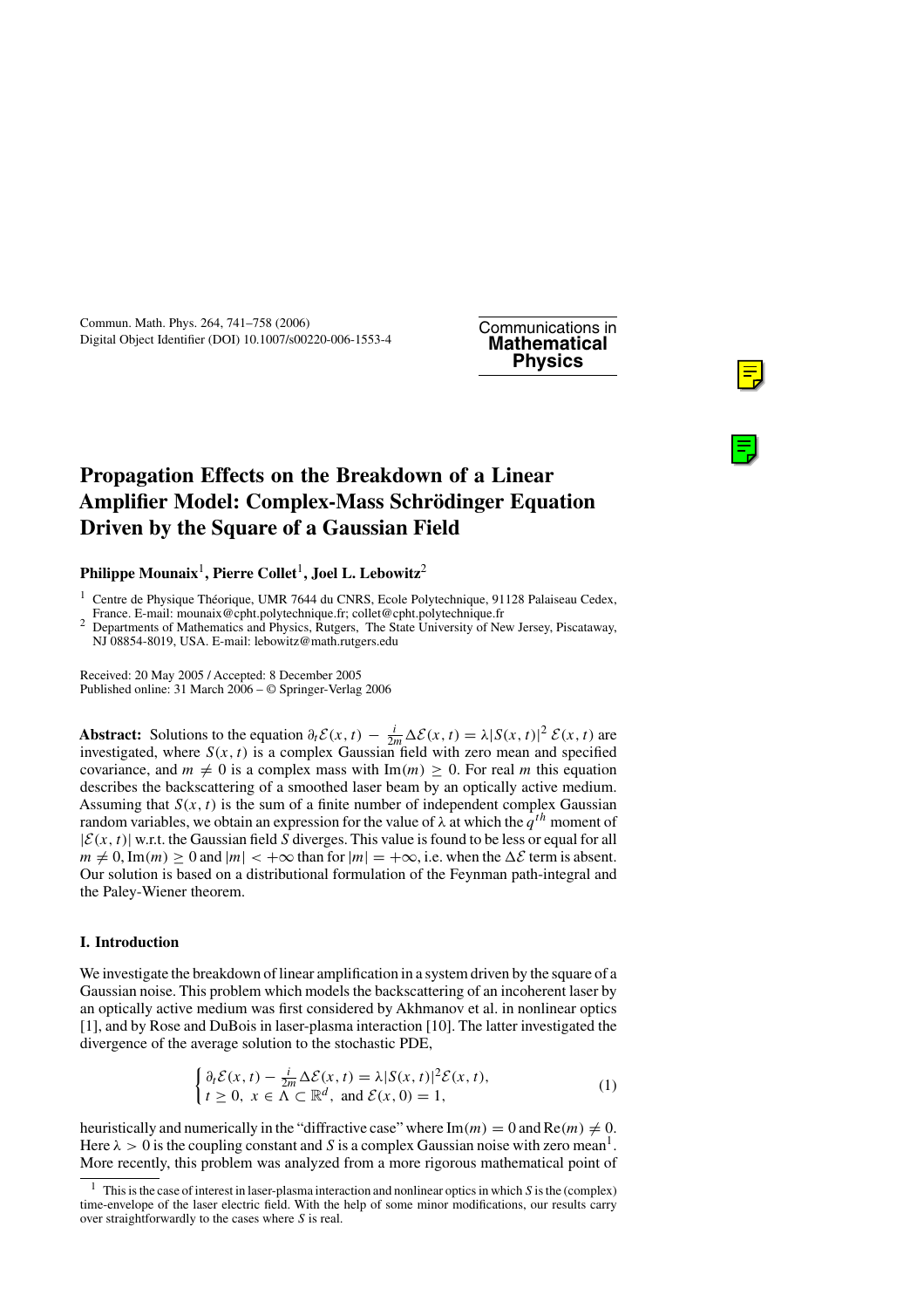view in [2] and [7]. The "diffusive case" in which  $Re(m) = 0$  and  $Im(m) > 0$  was considered in [2], and the one dimensional diffractive case was considered in [7] for a restrictive class of S's. In the present work we will consider the general case  $m \neq 0$  and Im(*m*)  $\geq 0$  for  $\Lambda$  a *d*-dimensional torus with  $d \leq 3$ . As in [2] and [7] we will express the solution to (1) formally as the Feynman-Kac path-integral

$$
\mathcal{E}(x,t) = \int_{x(\cdot) \in B(x,t)} e^{\int_0^t \left[\frac{im}{2} \dot{x}(\tau)^2 + \lambda |S(x(\tau),\tau)|^2\right] d\tau} d[x(\cdot)],\tag{2}
$$

where  $B(x, t)$  denotes the set of all the continuous paths in  $\Lambda$  satisfying  $x(t) = x$ .

In the diffusive case, the right-hand side of (2) is just the Wiener integral of exp  $\int_0^t d\tau$  $|S(x(\tau), \tau)|^2$ ) over  $B(x, t)$ . This was used in [2] to prove, under some reasonable assumptions on the covariance of S, that for every  $t > 0$  and any positive integer q the average of  $\mathcal{E}(x, t)^q$  over the realizations of S,  $\langle \mathcal{E}(x, t)^q \rangle$ , diverges as  $\lambda$  increases past some critical value smaller (or equal) than in the diffusion-free case (i.e. when  $|m| = +\infty$ ), with equality holding for a class of S. It was conjectured there that this inequality should also apply when diffusion is replaced by diffraction, i.e. m real,  $m \neq 0$ , the case of physical interest considered by Rose and DuBois in [10].

The diffractive case is much more difficult because the right-hand side of (2) is no longer well defined and one cannot *a priori* exclude the possibility that destructive interference between paths makes the sum of divergent contributions finite, raising (possibly to infinity) the critical value of  $\lambda$  at which the average of (2) diverges. Using heuristics and numerical simulations, Rose and DuBois argued that  $\langle |\mathcal{E}(x, t)|^2 \rangle$  should diverge for every  $t > 0$  as  $\lambda$  increases to some finite critical value [10]. The conjecture made in [2] that diffraction should actually lower the critical coupling (or, at least, not increase it) compared to the case  $|m| = +\infty$  was proved in [7], for very special choices of S, for the divergence of  $\langle |\mathcal{E}(x, t)| \rangle$ .

In this paper, we extend the results of  $[7]$  to a much wider class of S. We analyze the divergence of  $\langle |\mathcal{E}(x, t)|^q \rangle$  for any positive integer q, and we treat both the diffusive and diffractive cases as well as all the intermediate cases between these two limits [i.e. complex m with Im(m)  $\geq 0$  and  $m \neq 0$ . Our strategy for controlling the complex Feynman path-integral (2) and determining the critical value of  $\lambda$  uses the following three ingredients:

- (i) we consider a restricted but quite wide class of S for which  $\mathcal{E}(x, t)$  can be written as a Fourier-Laplace integral w.r.t. a distribution with compact support;<sup>2</sup>
- (ii) we apply the Paley-Wiener theorem to this Fourier-Laplace integral. This yields the control of (2) for "large"  $|S|^2$ ;
- (iii) we average  $|\mathcal{E}(x, t)|^q$  over the realizations of S and use the control obtained in (ii) to determine the smallest value of  $\lambda$  for which this average blows up.

The rest of the paper follows this strategy quite faithfully. In Sect. II we specify the class of S which we can treat. The distributional formulation of  $\mathcal{E}(x, t)$  is given in Sect. III and the way to control its growth is explained in Sect. IV. Finally, the determination of the critical value of  $\lambda$  and the proof of the conjecture made in [2] are given in Sect. V. It is worth noting that (i) and (ii) do not depend on S being Gaussian and thus apply also in a more general setting.

<sup>&</sup>lt;sup>2</sup> The "Fourier-Laplace" integral w.r.t. a distribution with compact support on  $\mathbb{R}^N$  is the continuation of the usual Fourier integral from  $\mathbb{R}^N$  to  $\mathbb{C}^N$ .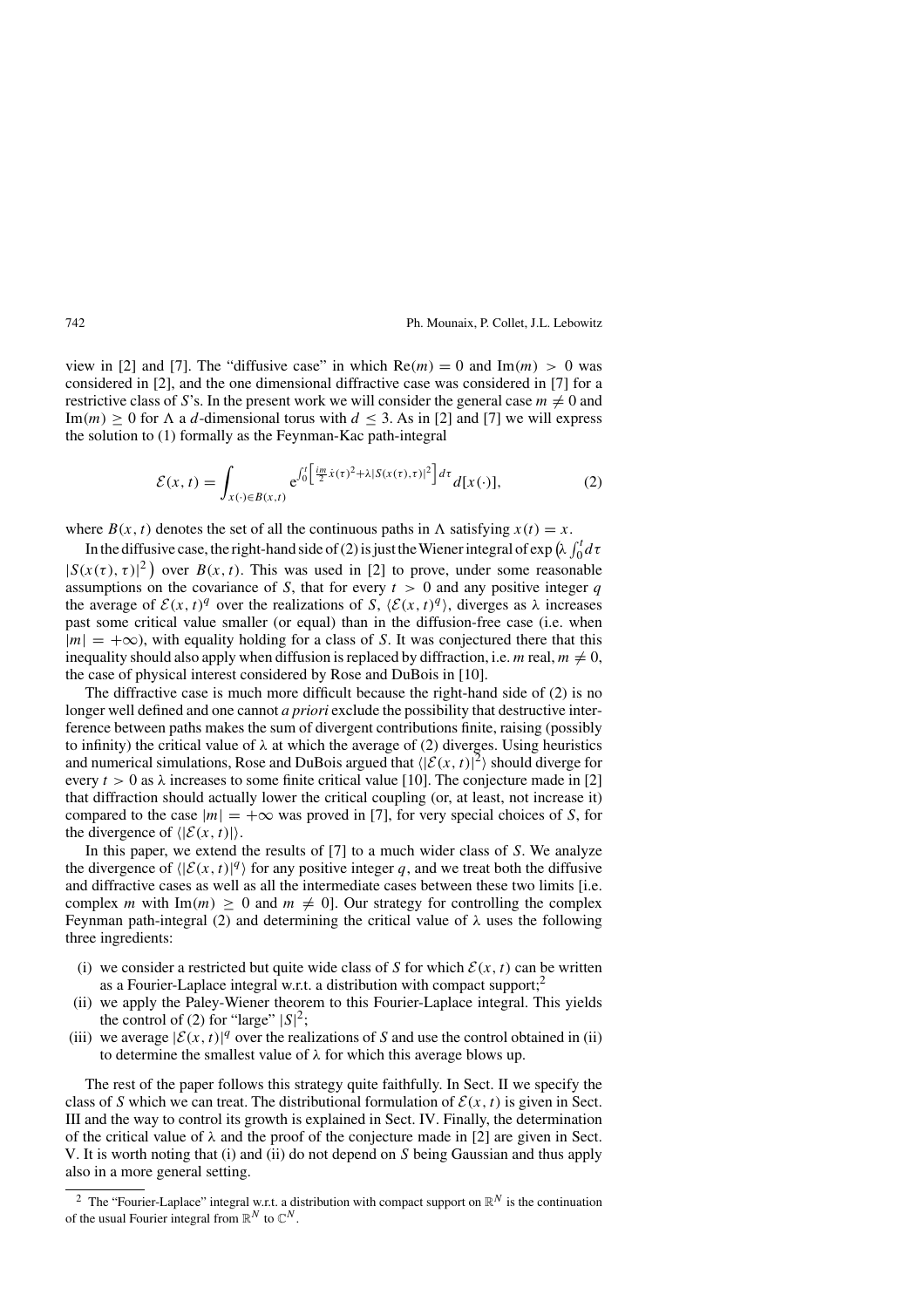### **II. Model and Definitions**

We consider the solution to the linear amplifier equation (1), written in its integral representation (2), with m in  $\overline{\mathbb{C}^+}\setminus\{0\}$ , where  $\overline{\mathbb{C}^+}\equiv\{m\in\mathbb{C}:\ \text{Im}(m)\geq 0\}$ . We assume that S can be expressed as a finite combination of M complex Gaussian r.v.,  $s_n$ ,

$$
S(x, t) = \sum_{n=1}^{M} s_n \Phi_n(x, t),
$$
 (3)

with

$$
\begin{cases} \langle s_n \rangle = \langle s_n s_m \rangle = 0, \\ \langle s_n s_m^* \rangle = \delta_{nm}. \end{cases} \tag{4}
$$

The  $\Phi_n$  are normalized such that

$$
\frac{1}{|\Lambda|} \int_0^1 \int_\Lambda \langle |S(x,\tau)|^2 \rangle d\tau d^dx = \frac{1}{|\Lambda|} \sum_{n=1}^M \int_0^1 \int_\Lambda |\Phi_n(x,\tau)|^2 d\tau d^dx = 1.
$$

Furthermore, the  $\Phi_n(\cdot, \tau)$  are assumed to have second derivatives bounded uniformly in  $\tau \in [0, t]$ , and the  $\Phi_n(x, \cdot)$  are piecewise continuous for every  $x \in \Lambda$  with a finite number of discontinuities in [0, t] for all finite t. Note that locally, i.e. for each x and  $\tau$ ,  $|S(x, \tau)|^2$  is a quadratic form of 2M real Gaussian r.v. (the real and imaginary parts of the  $s_n$ ), so it is a  $\chi^2$  r.v. with 2*M* degrees of freedom.

Equation (3) generalizes models of spatially smoothed laser beams in which the laser light is represented by a superposition of a finite number of monochromatic beamlets the amplitudes of which are independent r.v. [9]. For a large number of beamlets these r.v. can be taken as Gaussian and the laser electric field takes on the form (3) with  $\Phi_n(x, t) \propto \exp[i(k_n \cdot x + ak_n^2 t)]$ , where  $k_n$  is the wave vector of the  $n^{th}$  beamlet and  $a > 0$  is a (real) constant. It can be checked that all the assumptions made on S are fulfilled.

We are interested in the critical coupling  $\lambda_q(x, t)$  and its Laplacian-free counterpart  $\overline{\lambda}_q(x, t)$  obtained by setting  $m^{-1} = 0$  in Eq. (1). These quantities are defined by

$$
\lambda_q(x,t) = \inf \{ \lambda > 0 : \langle |\mathcal{E}(x,t)|^q \rangle = +\infty \},\tag{5a}
$$

$$
\overline{\lambda}_q(x,t) = \inf \{ \lambda > 0 : \langle e^{q\lambda \int_0^t |S(x,\tau)|^2 d\tau} \rangle = +\infty \}.
$$
 (5b)

Equations (5) give the values of  $\lambda$  at which  $\langle |\mathcal{E}(x, t)|^q \rangle$  diverges with and without the Laplacian on the left-hand side of  $(1)$ . Note that S is not assumed to be homogeneous and the critical coupling will depend on x in general.

### **III.** Distributional Formulation of  $\mathcal{E}(x, t; s)$

Let s be the M-dimensional Gaussian random vector the elements of which are the  $s_n$ , and  $\gamma(x, \tau)$  the  $M \times M$  Hermitian matrix defined by

$$
\gamma_{nm}(x,\tau)=\Phi_n^*(x,\tau)\Phi_m(x,\tau).
$$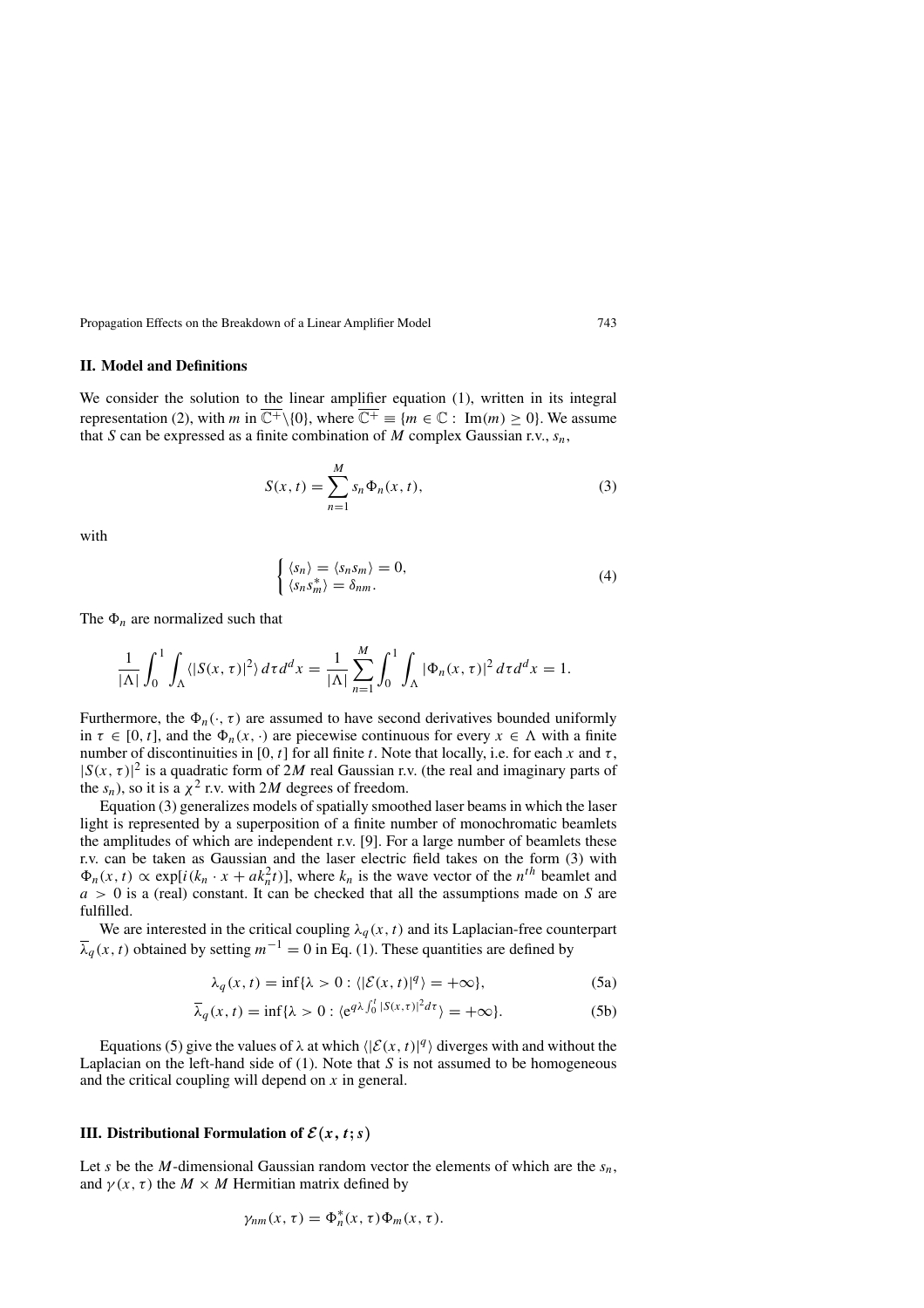Inserting (3) into the right-hand side of (2) yields

$$
\mathcal{E}(x,t;s) = \int_{x(\cdot) \in B(x,t)} e^{\int_0^t \left[\frac{im}{2}\dot{x}(\tau)^2 + \lambda s^{\frac{1}{\tau}} \gamma(x(\tau),\tau)s\right] d\tau} d[x(\cdot)],\tag{6}
$$

where we have made the dependence of  $\mathcal{E}(x, t)$  on the realization of s explicit. In order to make (6) more appropriate to a distributional formulation it is desirable to replace the quadratic form  $s^{\dagger} \hat{\gamma}(x(\tau), \tau) s$  with its monomial decomposition. One obtains

$$
\mathcal{E}(x,t;s) = \int_{x(\cdot) \in B(x,t)} e^{\frac{im}{2} \int_0^t \dot{x}(\tau)^2 d\tau} \exp\left[\lambda \sum_{i=1}^N k_i(s) \int_0^t \varphi_i(x(\tau),\tau) d\tau\right] d[x(\cdot)],\tag{7}
$$

with  $N = M^2$ , and where the  $\varphi_i$  are N real valued functions given by  $\gamma_{nn}$ ,  $\sqrt{2} \text{Re}(\gamma_{nm})$ , with  $N = M^2$ , and where the  $\varphi_i$  are N real valued functions given by  $\gamma_{nn}$ ,  $\sqrt{2}K\theta(\gamma_{nm})$ ,<br>and  $\sqrt{2}Im(\gamma_{nm})$ ,  $n \le m$ . The components of the vector  $k(s) \in \mathbb{R}^N$  are given by  $|s_n|^2$ ,  $\frac{d}{2} \sum_{n=1}^{\infty} \sum_{n=1}^{\infty} \frac{1}{n} \sum_{n=1}^{\infty} \sum_{n=1}^{\infty} \sum_{n=1}^{\infty} \frac{1}{n} \sum_{n=1}^{\infty} \sum_{n=1}^{\infty} \frac{1}{n} \sum_{n=1}^{\infty} \sum_{n=1}^{\infty} \frac{1}{n} \sum_{n=1}^{\infty} \frac{1}{n} \sum_{n=1}^{\infty} \frac{1}{n} \sum_{n=1}^{\infty} \frac{1}{n} \sum_{n=1}^{\infty} \frac{1}{n} \$ 

$$
||k(s)|| = ||s||^2,
$$
\n(8)

where  $||k(s)|| = \left(\sum_{i=1}^{N} k_i(s)^2\right)^{1/2}$  and  $||s|| = \left(\sum_{i=1}^{M} |s_i|^2\right)^{1/2}$ . We first give a heuristic derivation of the distributional formulation of (6). Then, we set it on a much firmer ground by justifying it rigorously from a mathematical point of view.

### *A. Heuristics.* Inserting the identity

$$
1 = \prod_{i=1}^N \int_{\mathbb{R}} \delta\left(u_i - \int_0^t \varphi_i(x(\tau), \tau) d\tau\right) du_i,
$$

in the path-integral  $(7)$  and permuting the path- and u-integrals, one obtains

$$
\mathcal{E}(x,t;s) = \int \cdots \int_{\mathbb{R}^N} G_{x,t}(u) e^{\lambda k(s) \cdot u} \prod_{i=1}^N du_i,
$$
 (9)

with

$$
G_{x,t}(u_1,\ldots,u_N) = \int_{x(\cdot)\in B(x,t)} e^{\frac{i m}{2}\int_0^t \dot{x}(\tau)^2 d\tau} \prod_{i=1}^N \delta\left(u_i - \int_0^t \varphi_i(x(\tau),\tau) d\tau\right) d[x(\cdot)].
$$
\n(10)

As a Feynman-Kac path-integral, the expression (10) is not well defined. A possible way to make it meaningful consists in writing  $G_{x,t}$  as the Fourier transform w.r.t.  $\eta$  of some function  $\Psi(x, t; \eta)$ :

$$
G_{x,t}(u) = \frac{1}{(2\pi)^N} \int \cdots \int_{\mathbb{R}^N} \Psi(x,t;\eta) e^{iu \cdot \eta} \prod_{i=1}^N d\eta_i,
$$
 (11)

in which  $\Psi(x, t; \eta)$  has a well defined meaning. Fourier transforming (10) w.r.t. u and permuting the path- and  $u$ -integrals, one obtains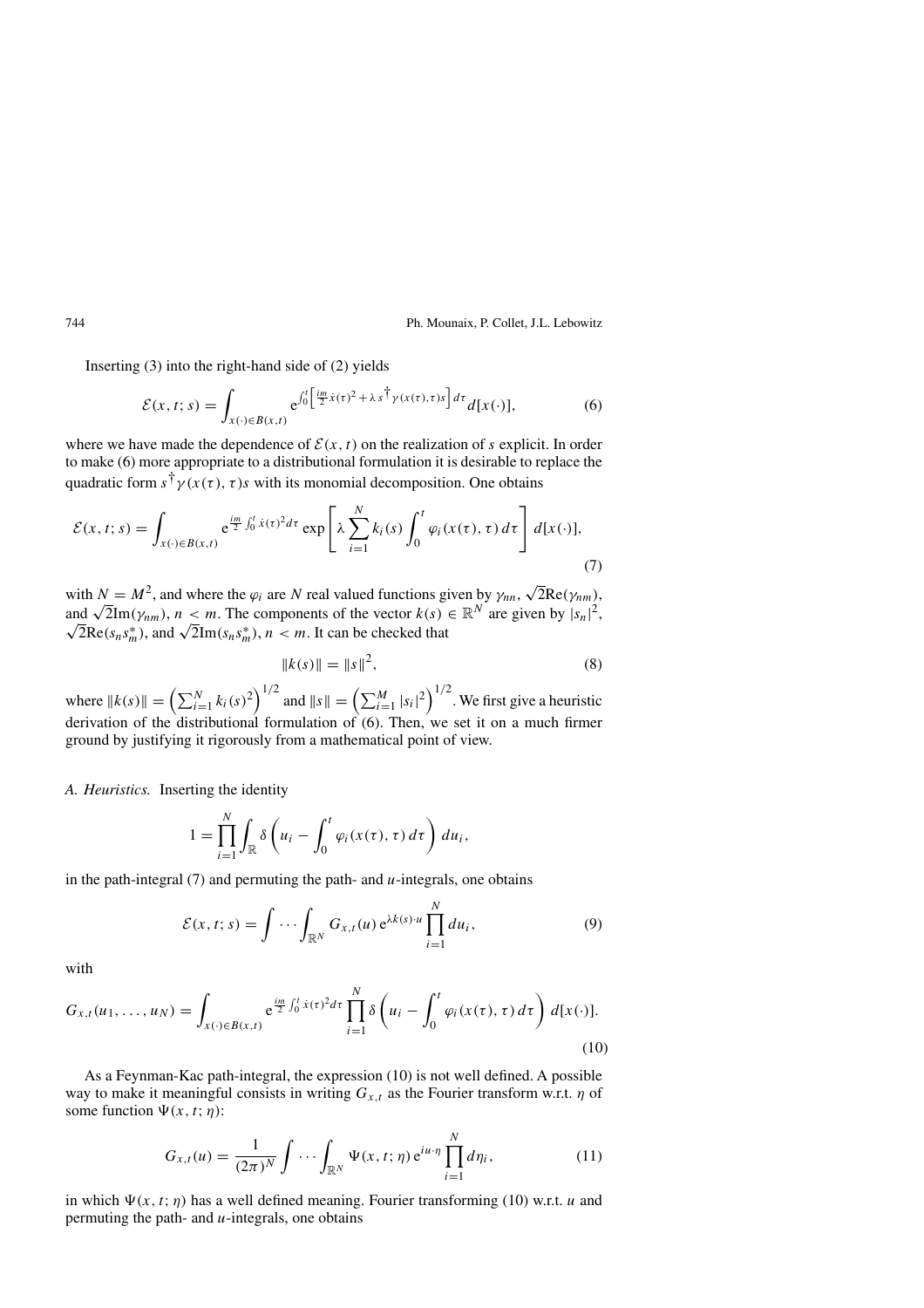Propagation Effects on the Breakdown of a Linear Amplifier Model 745

$$
\Psi(x,t;\eta) = \int_{x(\cdot) \in B(x,t)} e^{i \int_0^t \left[\frac{m}{2}\dot{x}(\tau)^2 - V(x(\tau),\tau;\eta)\right] d\tau} d[x(\cdot)],\tag{12}
$$

where  $V(x, t; \eta)$  is given by

$$
V(x, t; \eta) \equiv \sum_{i=1}^{N} \eta_i \varphi_i(x, t). \tag{13}
$$

We now observe that Eq.  $(12)$  is the path-integral solution to the Schrödinger equation

$$
\begin{cases}\ni\partial_t\Psi(x,t;\eta) = -\frac{1}{2m}\Delta\Psi(x,t;\eta) + V(x,t;\eta)\Psi(x,t;\eta), \\
t \ge 0, \ x \in \Lambda, \text{ and } \Psi(x,0;\eta) = 1.\n\end{cases}
$$
\n(14)

This yields a well defined  $\Psi(x, t; \eta)$ .

The permutation of path- and ordinary integrals, as well as the formal Feynman-Kac path-integral used in the derivation of Eqs. (9), (11), and (14) above require justification. The work by Cartier and DeWitt-Morette [4] suggests that we *define* the path-integral (6) by the right-hand side of (9) in which  $G_{x,t}$  is defined by its Fourier transform given as the solution to Eq. (14). We now prove the validity of this approach.

*B. The distributional formulation.* Let  $\Psi(x, t; \eta)$  be the solution to (14) where  $V(x, t; \eta)$ is given by (13) with  $\eta \in \mathbb{C}^N$ . Let  $a_i = \inf_{x(\cdot) \in B(x,t)} \int_0^t \varphi_i(x(\tau), \tau) d\tau$  and  $b_i =$  $\sup_{x(\cdot)\in B(x,t)} \int_0^t \varphi_i(x(\tau), \tau) d\tau$ . Then the following lemma holds.

**Lemma 1.** *For every*  $t > 0$ ,  $x \in \Lambda$ , and  $m \in \overline{\mathbb{C}^+}\setminus\{0\}$ ,

- *(i)*  $G_{x,t}$  *defined by (11) is a distribution with compact support on*  $\mathbb{R}^N$  *and* supp $G_{x,t}$  ⊂  $[a_1, b_1] \times \cdots \times [a_N, b_N];$
- *(ii)*  $\mathcal{E}(x, t; s)$  *defined by (9) is the solution to (1).*

*Proof.* Taking the derivative of (14) with respect to  $\eta_i^*$ , the complex conjugate of  $\eta_i$ , and using  $\partial_{\eta_i^*} V(x, t; \eta) = 0$  which follows from analyticity of  $V(x, t; \eta)$  in  $\eta$  [see Eq. (13)], one finds that  $\partial_{\eta_i^*}\Psi(x, t; \eta)$  evolves in time according to the same Eq. (14) with the initial condition  $\partial_{\eta_i^*} \Psi(x, 0; \eta) = 0$ . Thus,  $\partial_{\eta_i^*} \Psi(x, t; \eta) = 0$  for all  $t \ge 0$  and  $\eta \in \mathbb{C}^N$ which implies that  $\Psi(x, t; \eta)$  is analytic in  $\eta$ .

Let  $\tilde{\Psi}(x, t; \eta) = \Psi(x, t; \eta) \exp(-it \sum_{i=1}^{N} \eta_i c_i)$ , where the constants  $c_i \in \mathbb{R}$  will be specified later.  $\tilde{\Psi}$  is the solution to (14) with V given by (13) in which the  $\varphi_i$  are replaced by  $\tilde{\varphi}_i = \varphi_i + c_i$ . Let  $\epsilon_i = \text{sgn}[\text{Im}(\eta_i)]$ . From Eq. (14) for  $\tilde{\Psi}$  and the Schwartz inequality one obtains

$$
\frac{d}{dt} \|\tilde{\Psi}\|_2^2 = -\frac{\text{Im}(m)}{|m|^2} \|\nabla \tilde{\Psi}\|_2^2 + 2\sum_{i=1}^N \text{Im}(\eta_i) \int_{\Lambda} \tilde{\varphi}_i |\tilde{\Psi}|^2 d^d x
$$
  

$$
\leq 2 \|\tilde{\Psi}\|_2^2 \sum_{i=1}^N |\text{Im}(\eta_i)| \sup_{x \in \Lambda} (\epsilon_i \tilde{\varphi}_i), \tag{15}
$$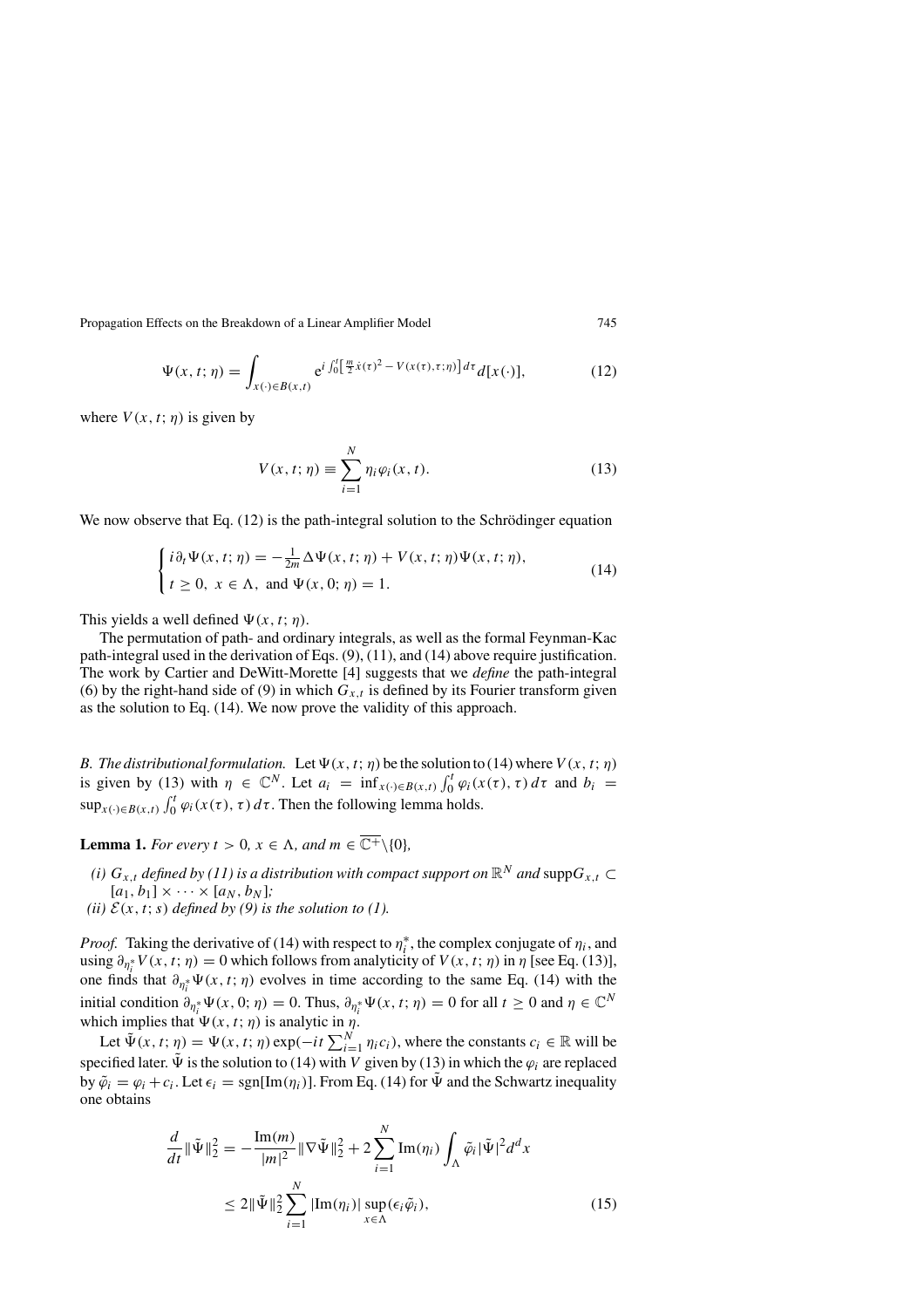$$
\frac{d}{dt} \|\nabla \tilde{\Psi}\|_{2}^{2} = -\frac{\text{Im}(m)}{|m|^{2}} \|\Delta \tilde{\Psi}\|_{2}^{2} + 2\sum_{i=1}^{N} \text{Im}(\eta_{i}) \int_{\Lambda} \tilde{\varphi}_{i} |\nabla \tilde{\Psi}|^{2} d^{d}x
$$

$$
+ 2\text{Im}\sum_{i=1}^{N} \eta_{i} \int_{\Lambda} \left[ \tilde{\Psi} \nabla \tilde{\Psi}^{*} \right] \cdot \nabla \tilde{\varphi}_{i} d^{d}x
$$

$$
\leq 2\|\nabla \tilde{\Psi}\|_{2}^{2} \sum_{i=1}^{N} |\text{Im}(\eta_{i})| \sup_{x \in \Lambda} (\epsilon_{i} \tilde{\varphi}_{i}) + 2\|\nabla \tilde{\Psi}\|_{2} \|\tilde{\Psi}\|_{2} \sum_{i=1}^{N} |\eta_{i}| \|\nabla \tilde{\varphi}_{i}\|_{\infty},
$$
(16)

and

$$
\frac{d}{dt} \|\Delta \tilde{\Psi}\|_{2}^{2} = -\frac{\text{Im}(m)}{|m|^{2}} \|\nabla \Delta \tilde{\Psi}\|_{2}^{2} + 2 \sum_{i=1}^{N} \text{Im}(\eta_{i}) \int_{\Lambda} \tilde{\varphi}_{i} |\Delta \tilde{\Psi}|^{2} d^{d}x
$$
  
+2\text{Im}\sum\_{i=1}^{N} \eta\_{i} \int\_{\Lambda} \Delta \tilde{\Psi}^{\*} \left[ \tilde{\Psi} \Delta \tilde{\varphi}\_{i} + 2 \nabla \tilde{\Psi} \cdot \nabla \tilde{\varphi}\_{i} \right] d^{d}x  

$$
\leq 2 \|\Delta \tilde{\Psi}\|_{2}^{2} \sum_{i=1}^{N} |\text{Im}(\eta_{i})| \sup_{x \in \Lambda} (\epsilon_{i} \tilde{\varphi}_{i})
$$
  
+2\|\Delta \tilde{\Psi}\|\_{2} \sum\_{i=1}^{N} |\eta\_{i}| \left( \|\tilde{\Psi}\|\_{2} \|\Delta \tilde{\varphi}\_{i}\|\_{\infty} + 2 \|\nabla \tilde{\Psi}\|\_{2} \|\nabla \tilde{\varphi}\_{i}\|\_{\infty} \right), \tag{17}

where  $\|\cdot\|_2$  and  $\|\cdot\|_{\infty}$  respectively denote the  $L^2$  and uniform norms <sup>3</sup> on  $\Lambda$  for given t and  $\eta$ . Both  $\|\nabla \tilde{\varphi}_i\|_{\infty}(t)$  and  $\|\Delta \tilde{\varphi}_i\|_{\infty}(t)$  are bounded by assumption. Integrating then the inequality (15) over time from 0 to  $t$ , one obtains

$$
\|\tilde{\Psi}\|_2(t,\eta) \le |\Lambda|^{1/2} e^{\sum_{i=1}^N |\text{Im}(\eta_i)| \int_0^t \sup_{x \in \Lambda} [\epsilon_i \tilde{\varphi}_i(x,\tau)] d\tau}.
$$
 (18)

Similarly, by integrating (16) and (17) one finds

$$
\|\Delta\tilde{\Psi}\|_2(t,\eta) \leq \left[C_1 t \sum_{i=1}^N |\eta_i| + C_2 t^2 \left(\sum_{i=1}^N |\eta_i|\right)^2\right] e^{\sum_{i=1}^N |\text{Im}(\eta_i)| \int_0^t \text{sup}_{x \in \Lambda} [\epsilon_i \tilde{\varphi}_i(x,\tau)] d\tau},\tag{19}
$$

where  $C_1$  and  $C_2$  are finite and independent of  $\eta$  and  $m$ . We now substitute (18) and (19) into the right-hand side of the Sobolev-type inequality below, valid for  $d \leq 3$  (see e.g. [12], pp 106–107),

$$
|\tilde{\Psi}(x,t;\eta)| \leq C_3 \left[ \|\tilde{\Psi}\|_2(t,\eta) + \|\Delta \tilde{\Psi}\|_2(t,\eta) \right],
$$

<sup>&</sup>lt;sup>3</sup> In the case of a vector field  $v(x, t) \in \mathbb{C}^d$ , these norms are to be understood as  $||v||_2(t) =$ where the value of a vector linear  $v(x, t) \in \mathbb{C}$ , these homes are to be  $\left(\int_{\Lambda} v(x, t) \cdot v(x, t)^* d^d x\right)^{1/2}$  and  $||v||_{\infty}(t) = \sup_{x \in \Lambda} \left(\sqrt{v(x, t) \cdot v(x, t)^*}\right)$ .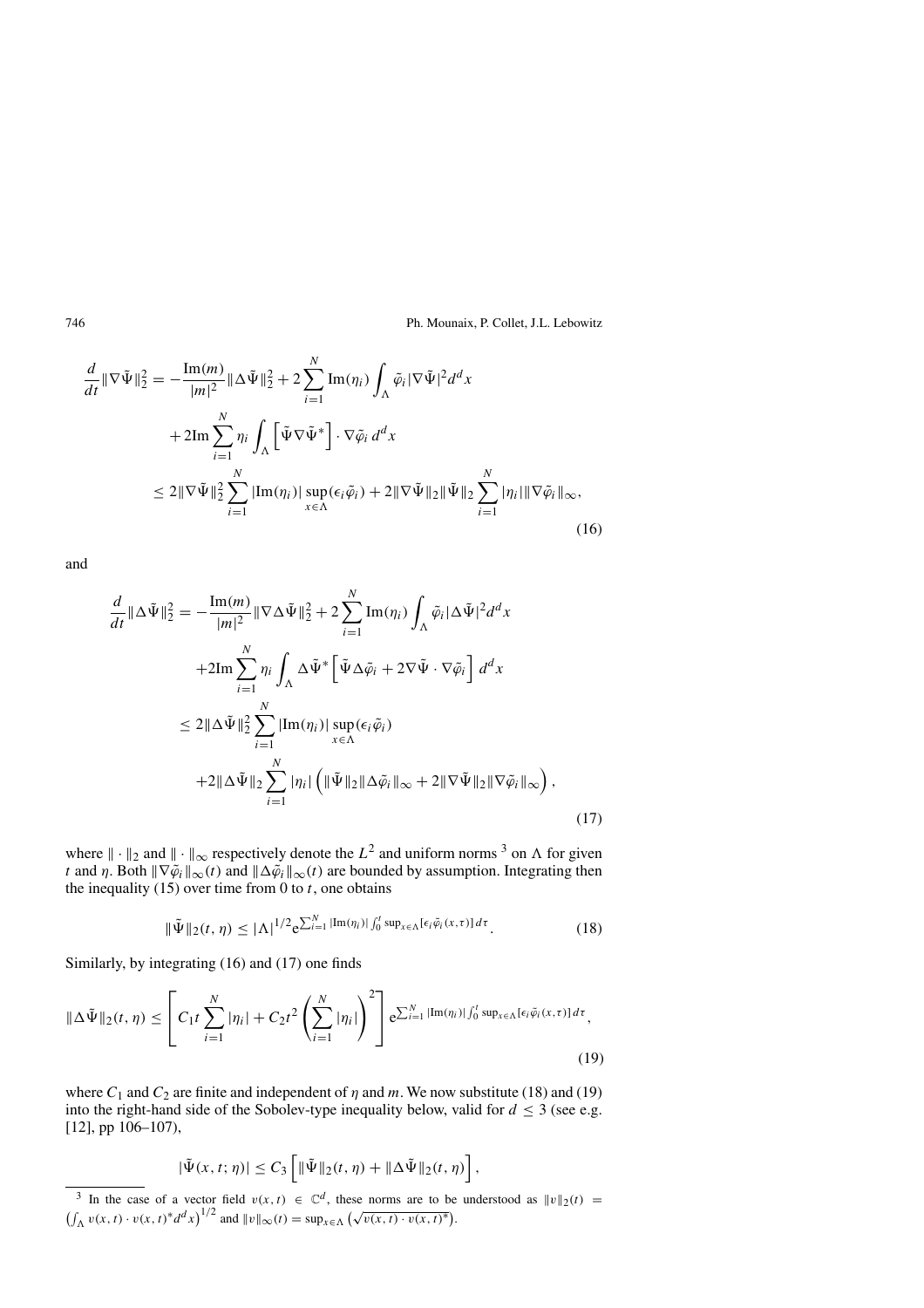with  $C_3$  finite and independent of  $\eta$  and  $m$ . This yields

$$
|\tilde{\Psi}(x,t;\eta)| \leq \left[A + Bt \sum_{i=1}^{N} |\eta_i| + Ct^2 \left(\sum_{i=1}^{N} |\eta_i|\right)^2\right] e^{\sum_{i=1}^{N} |\text{Im}(\eta_i)| \int_0^t \sup_{y \in \Lambda} [\epsilon_i \tilde{\varphi}_i(y,\tau)] d\tau},\tag{20}
$$

where A, B, and C are finite and independent of  $\eta$  and  $m$ . Take

$$
c_i = -\frac{1}{2t} \left\{ \int_0^t \sup_{x \in \Lambda} [\varphi_i(x, \tau)] d\tau + \int_0^t \inf_{x \in \Lambda} [\varphi_i(x, \tau)] d\tau \right\},\,
$$

and define

$$
\kappa_i \equiv \int_0^t \sup_{x \in \Lambda} [\epsilon_i \tilde{\varphi}_i(x, \tau)] d\tau = \frac{1}{2} \left\{ \int_0^t \sup_{x \in \Lambda} [\varphi_i(x, \tau)] d\tau - \int_0^t \inf_{x \in \Lambda} [\varphi_i(x, \tau)] d\tau \right\}.
$$

Note that, with this choice of  $c_i$ ,  $\kappa_i$  is independent of  $\epsilon_i$ . Since  $\kappa_i \geq 0$ , one can bound the right side of (20) by

$$
|\tilde{\Psi}(x,t;\eta)| \le \left[A + Bt \sum_{i=1}^{N} |\eta_i| + Ct^2 \left(\sum_{i=1}^{N} |\eta_i|\right)^2\right] e^{\sum_{i=1}^{N} \kappa_i |\eta_i|}.
$$
 (21)

Let  $\tilde{G}_{x,t}$  be defined by Eq. (11) in which  $\Psi$  is replaced by  $\tilde{\Psi}$ . By the Paley-Wiener theorem in the formulation given in [11] (Theorem XVI in Chapter VII), it follows from the analyticity of  $\tilde{\Psi}(x, t; \eta)$  in  $\eta$  and Eq. (21) that  $\tilde{G}_{x,t}$  is a distribution with compact support on  $\mathbb{R}^N$  and supp $\tilde{G}_{x,t} \subset [-\kappa_1, \kappa_1] \times \cdots \times [-\kappa_N, \kappa_N]$ . From the definition of  $\tilde{\Psi}$  one has  $\tilde{G}_{x,t}(u) = G_{x,t}(u - ct)$ , which implies immediately by translation that  $G_{x,t}$  is also a distribution with compact support on  $\mathbb{R}^N$  and  $\text{supp}G_{x,t} \subset [\alpha_1, \beta_1] \times \cdots \times [\alpha_N, \beta_N]$ , where  $\alpha_i = \int_0^t \inf_{x \in \Lambda} \varphi_i(\tau) d\tau$  and  $\beta_i = \int_0^t \sup_{x \in \Lambda} \varphi_i(\tau) d\tau$ . The permutation of time integral and space supremum (resp. infimum) can then be performed by using Lemma A1 with  $W = \pm \varphi_i$  (see Appendix A). One obtains  $\alpha_i = a_i$  and  $\beta_i = b_i$ , yielding

$$
\text{supp} G_{x,t} \subset [a_1, b_1] \times \cdots \times [a_N, b_N]. \tag{22}
$$

It is worth noting that, heuristically, (22) follows immediately from the formal expression (10) since the product of the delta functions vanishes identically outside  $[a_1, b_1] \times ... \times [a_N, b_N].$ 

It remains to prove that  $\mathcal{E}(x, t; s)$  defined by the r.h.s. of (9) is the solution to (1). To this end it suffices to note that Eq. (9) can be written as  $\mathcal{E}(x, t; s) = \Psi(x, t; \eta = i\lambda k(s))$ which is the solution to (14) with  $\eta = i\lambda k(s)$  in the potential (13). It can be checked that the latter equation is indeed Eq. (1) [reconstruct  $s^{\dagger} \gamma s$  from its monomial decomposition and multiply (14) by  $-i$ ], which completes the proof of Lemma 1.  $□$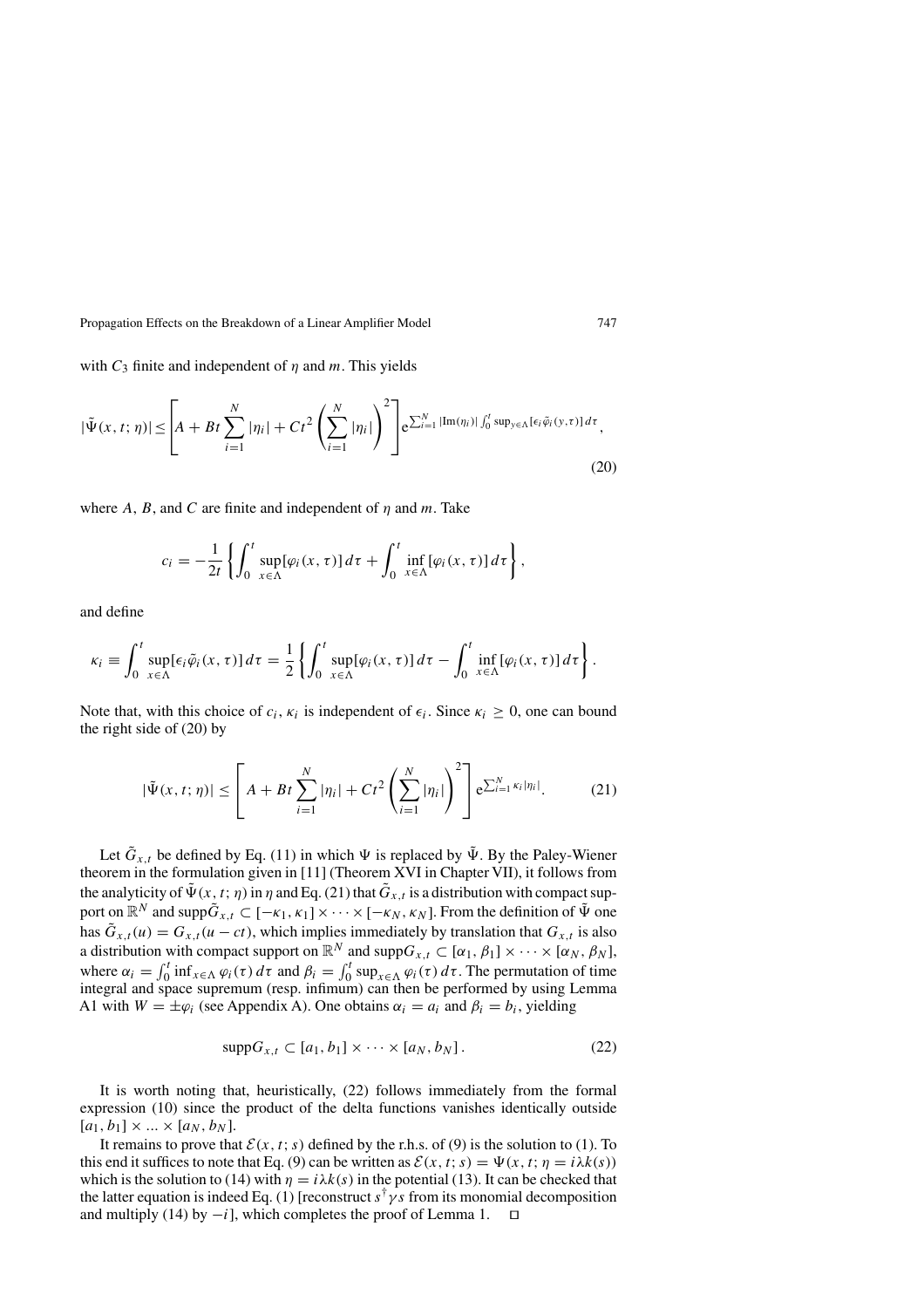## IV. Controlling the Growth of  $|\mathcal{E}(x, t; s)|^q$

The advantage gained by recasting (6) as (9) is that the latter formulation is suitable for a straightforward application of the Paley-Wiener theorem (see e.g. [11], Theorem XVI in Chapter VII, and [6], Theorem 7.4 in Chapter VI), offering the possibility of controlling the growth of  $\mathcal{E}(x, t; s)$  as  $||s|| \rightarrow +\infty$ . This is embodied in Lemma 2 below. Let  $\hat{s} \equiv s / \|s\|$  be the direction of s in  $\mathbb{C}^M$  and  $H_{x,t}(\hat{s}) = \sup_{x \in \mathcal{B}(x,t)} \int_0^t U(x(\tau), \tau; \hat{s}) d\tau$ , with  $U(x, \tau; \hat{s}) = \sum_{i=1}^{N} \hat{k}(s_i) \varphi_i(x, \tau)$ , where  $\hat{k}(s) = k(s) / ||k(s)||$ .

**Lemma 2.** *For every*  $t > 0$ ,  $x \in \Lambda$ ,  $m \in \overline{\mathbb{C}^+}\setminus\{0\}$ , and q a positive integer, one has

$$
\limsup_{\|s\| \to +\infty} \frac{\ln |\mathcal{E}(x, t; s)|^q}{\|s\|^2} = q\lambda H_{x,t}(\hat{s}),\tag{23}
$$

*along every given direction*  $\hat{s}$  *in*  $\mathbb{C}^M$ .

*Proof.* From Eqs. (8) and (9), one can rewrite the left-hand side of (23) as

$$
\limsup_{\|s\|\to+\infty}\frac{\ln |\mathcal{E}(x,t;s)|^q}{\|s\|^2}=q\lambda\limsup_{\|k(s)\|\to+\infty}\frac{1}{\lambda\|k(s)\|}\ln \left|\int\!\!\cdots\!\!\int_{\mathbb{R}^N}G_{x,t}(u)\,\mathrm{e}^{\lambda k(s)\cdot u}\prod_{i=1}^N du_i\right|.
$$

Fixing the direction of s in  $\mathbb{C}^M$  also fixes the direction of  $k(s)$  in  $\mathbb{R}^N$ . Write  $u =$  $v\hat{k}(s) + u_{\perp}$ , with  $u_{\perp} \cdot \hat{k}(s) = 0$ , replace  $G_{x,t}(u)$  by its Fourier representation (11), and let  $\eta_{\parallel}$  and  $\eta_{\perp}$  denote the Fourier conjugated variables of v and  $u_{\perp}$ , respectively. One obtains,

$$
\int \cdots \int_{\mathbb{R}^N} G_{x,t}(u) e^{\lambda k(s) \cdot u} \prod_{i=1}^N du_i = \int \cdots \int_{\mathbb{R}^N} e^{\lambda ||k(s)||v}
$$
\n
$$
\times \left[ \frac{1}{(2\pi)^N} \int \cdots \int_{\mathbb{R}^N} \Psi(x,t;\eta) e^{i(v\eta||+u_\perp \cdot \eta_\perp)} d\eta || \prod_{i=1}^{N-1} d\eta_{\perp i} \right] dv \prod_{i=1}^{N-1} du_{\perp i}.
$$

Performing the integration over  $u_{\perp}$  first, and then the one over  $\eta_{\perp}$ , one finds that the latter expression reduces to

$$
\int \cdots \int_{\mathbb{R}^N} G_{x,t}(u) e^{\lambda k(s) \cdot u} \prod_{i=1}^N du_i = \int_{\mathbb{R}} g_{x,t}(v) e^{\lambda \|k(s)\| \cdot v} dv,
$$

with

$$
g_{x,t}(v) = \frac{1}{(2\pi)} \int_{\mathbb{R}} \Psi(x, t; \eta_{||}, \eta_{\perp} = 0) e^{iv\eta_{||}} d\eta_{||},
$$

where  $\Psi(x, t; \eta_{\parallel}, \eta_{\perp} = 0)$  is the solution to (14) with  $V(x, t; \eta) = \eta_{\parallel} U(x, t; \hat{s})$ . Let  $a = \inf_{x(\cdot) \in B(x,t)} \int_0^t U(x(\tau), \tau; \hat{s}) d\tau$  and  $b = \sup_{x(\cdot) \in B(x,t)} \int_0^t U(x(\tau), \tau; \hat{s}) d\tau =$  $H_{x,t}(\hat{s})$ . By Lemma 1,  $g_{x,t}$  is a distribution with compact support on R and supp $g_{x,t} \subset$ [a, b]. This implies that  $\sup\{v : v \in \text{supp}g_{x,t}\}\leq H_{x,t}(\hat{s})$ , and by the Paley-Wiener theorem,

$$
\limsup_{\|k(s)\| \to +\infty} \frac{1}{\lambda \|k(s)\|} \ln \left| \int_{\mathbb{R}} g_{x,t}(v) e^{\lambda \|k(s)\| v} dv \right| \leq H_{x,t}(\hat{s}). \tag{24}
$$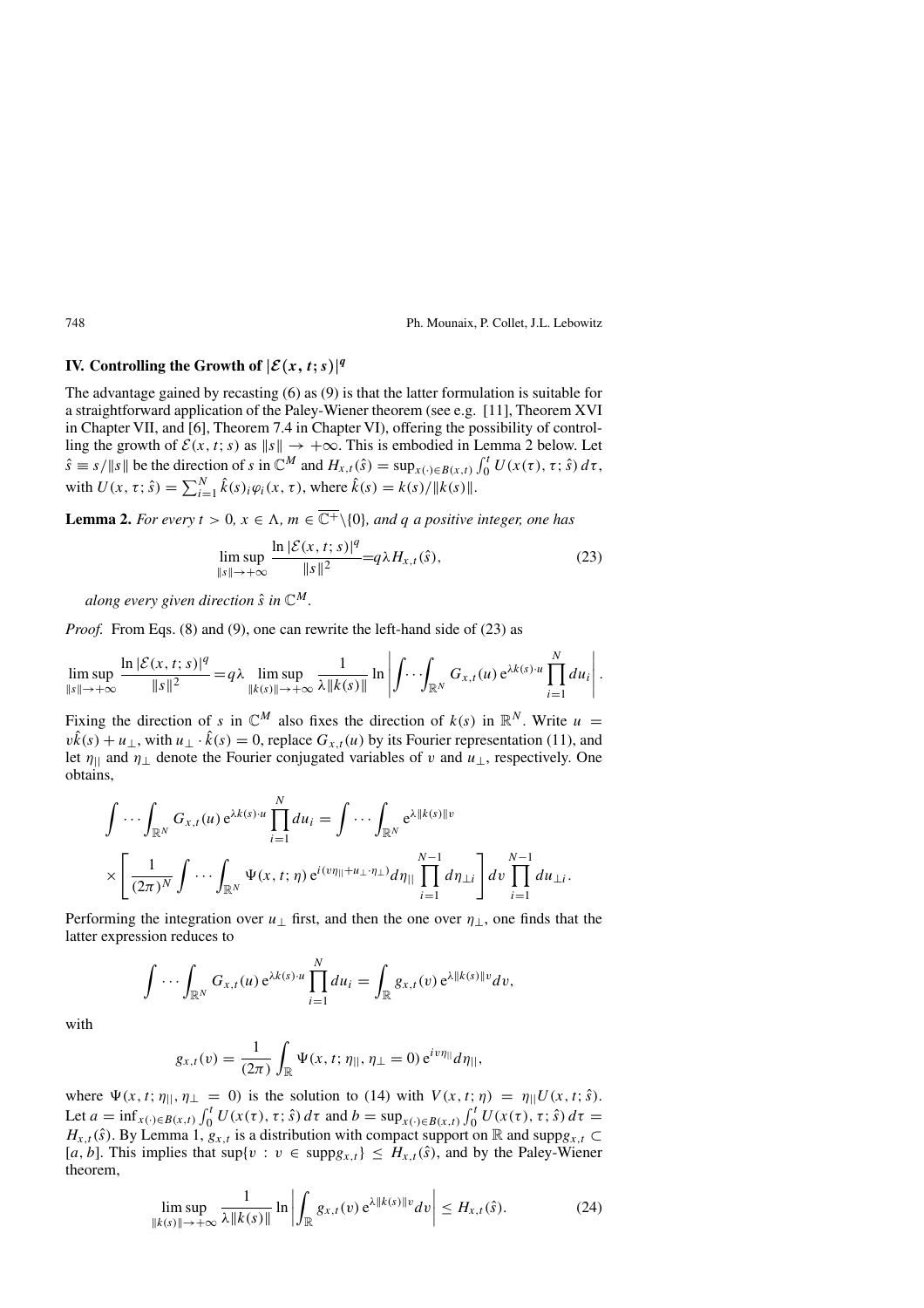We now prove that (24) is an equality. Suppose that  $\exists \varepsilon > 0$  such that

$$
\limsup_{\|k(s)\| \to +\infty} \frac{1}{\lambda \|k(s)\|} \ln \left| \int_{\mathbb{R}} g_{x,t}(v) e^{\lambda \|k(s)\| v} dv \right| \leq H_{x,t}(\hat{s}) - \varepsilon. \tag{25}
$$

Then, according to the Paley-Wiener theorem,  $\sup\{v : v \in \text{supp}g_{x,t}\}\leq H_{x,t}(\hat{s})-\varepsilon$ . It is shown in Appendix B that  $\sup\{v : v \in \text{supp}g_{x,t}\} = H_{x,t}(\hat{s})$ , yielding  $H_{x,t}(\hat{s}) \leq$  $H_{x,t}(\hat{s}) - \varepsilon$ , in contradiction with  $\varepsilon > 0$ . Thus, Eq. (25) is false and one obtains

$$
\limsup_{\|k(s)\| \to +\infty} \frac{1}{\lambda \|k(s)\|} \ln \left| \int_{\mathbb{R}} g_{x,t}(v) e^{\lambda \|k(s)\| v} dv \right| = H_{x,t}(\hat{s}).
$$

This completes the proof of Lemma 2.  $\Box$ 

### **V.** Determination of  $\lambda_q(x, t)$  and Comparison to  $\overline{\lambda}_q(x, t)$

In this section we prove the conjecture made in Ref. [2] that  $\lambda_q \leq \overline{\lambda}_q$ , in the case where  $S(x, t)$  is given by (3). Since we wish to express the results in terms of eigenvalues of the correlation function  $\langle S^*(x(t), t)S(x(t'), t')\rangle$ , we begin with a technical preliminary linking these eigenvalues to those of the matrix  $\int_0^t \gamma(x(\tau), \tau) d\tau$ .

Let  $\mu_1[x(\cdot)] \geq \mu_2[x(\cdot)] \geq \cdots \geq 0$  be the eigenvalues of the covariance operator  $T_{x(.)}$  acting on  $f(\tau) \in L^2(d\tau)$ , defined by

$$
(T_{x(\cdot)}f)(\tau) = \int_0^t \langle S^*(x(\tau), \tau) S(x(\tau'), \tau') \rangle f(\tau') d\tau', \qquad (26)
$$

with  $0 \le \tau, \tau' \le t$  and  $x(\cdot) \in B(x, t)$ . Let  $f_i(\tau) \in L^2(d\tau)$  be the eigenfunction associated with  $\mu_i[x(\cdot)]$  and define the vector  $\sigma_i \in \mathbb{C}^M$  by  $\sigma_{in} = \int_0^t \Phi_n^*(x(\tau), \tau) f_i^*(\tau) d\tau$ . From (26), (3), and (4) one has

$$
(T_{x(\cdot)}f_i)(\tau) = \sum_{m=1}^{M} \Phi_m^*(x(\tau), \tau) \sigma_{im}^* = \mu_i[x(\cdot)] f_i(\tau), \qquad (27)
$$

and

$$
\mu_i[x(\cdot)]\sigma_{in} = \int_0^t \Phi_n^*(x(\tau), \tau) (T_{x(\cdot)} f_i)^*(\tau) d\tau
$$
  
\n
$$
= \sum_{m=1}^M \sigma_{im} \int_0^t \Phi_n^*(x(\tau), \tau) \Phi_m(x(\tau), \tau) d\tau
$$
  
\n
$$
= \sum_{m=1}^M \left[ \int_0^t \gamma_{nm}(x(\tau), \tau) d\tau \right] \sigma_{im}.
$$
 (28)

It follows from the last equality of (28) that any non-vanishing eigenvalue of  $T_{x(·)}$  is also an eigenvalue of  $\int_0^t \gamma(x(\tau), \tau) d\tau$  with eigenvector  $\sigma_i$ . Conversely, any non-vanishing eigenvalue of  $\int_0^t \gamma(x(\tau), \tau) d\tau$  is also an eigenvalue of  $T_{x(\cdot)}$  with eigenfunction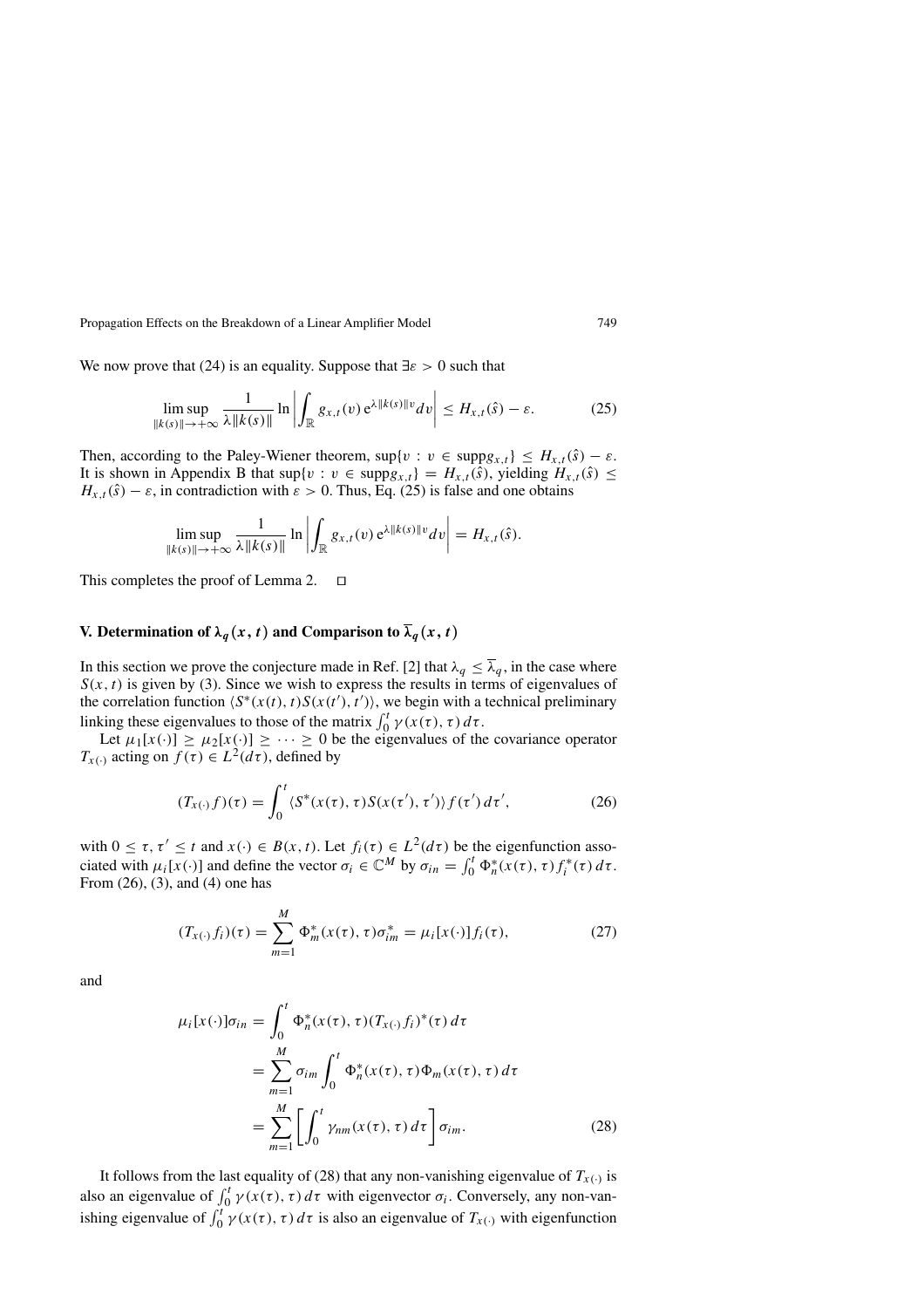$f_i(\tau) = \mu_i^{-1} \sum_{m=1}^M \sigma_{im}^* \Phi_m^*(x(\tau), \tau)$  [see Eq. (27)]. Thus, there is a one-to-one relationship between the non-vanishing eigenvalues of  $T_{x(·)}$  and  $\int_0^t \gamma(x(\tau), \tau) d\tau$ . In the sequel  $\mu_1[x(\cdot)]$  will denote the largest eigenvalue of  $T_{x(\cdot)}$  and of  $\int_0^t \gamma(x(\tau), \tau) d\tau$ . Define

$$
\mu_{x,t} = \sup_{x(\cdot) \in B(x,t)} \mu_1[x(\cdot)].
$$

One can now prove the following proposition:

**Proposition 1.** *For every*  $t > 0$  *and*  $x \in \Lambda$ ,  $\lambda_q(x, t) = (q\mu_{x,t})^{-1} \leq \overline{\lambda}_q(x, t)$ *.* 

*Proof.* First we prove  $\lambda_q(x, t) \geq (q\mu_{x,t})^{-1}$ . Expressing  $U(x(\tau), \tau; \hat{s})$  in terms of the quadratic form  $s^{\dagger} \gamma(x(\tau), \tau)s$  in the expression for  $H_{x,t}(\hat{s})$ , one has

$$
H_{x,t}(\hat{s}) = \sup_{x(\cdot) \in B(x,t)} \frac{s^{\dagger}}{||s||} \left[ \int_0^t \gamma(x(\tau), \tau) d\tau \right] \frac{s}{||s||} \leq \mu_{x,t}.
$$

Hence, by Lemma 2,

$$
\limsup_{\|s\|\to+\infty}\frac{\ln |\mathcal{E}(x,t;s)|^q}{\|s\|^2}\leq q\lambda\mu_{x,t}.
$$

This implies that for every  $\lambda < (q\mu_{x,t})^{-1}$ ,

$$
\langle |\mathcal{E}(x,t)|^q \rangle = \int \cdots \int_{\mathbb{C}^M} e^{-||s||^2} |\mathcal{E}(x,t;s)|^q \prod_{n=1}^M \frac{d^2 s_n}{\pi} < +\infty,
$$
 (29)

which proves  $\lambda_q(x, t) \geq (q\mu_{x,t})^{-1}$ .

We now prove the inequality  $\lambda_q(x, t) \leq (q\mu_{x,t})^{-1}$  [or, more exactly,  $\lambda_q(x, t) \leq$  $(q\mu_{x,t} - 0^+)^{-1}$ ]. To this end we follow the same line of reasoning as in Ref. [7]. Let  $A(r) = \{z \in \mathbb{C}^M : |z_n| \le r, 1 \le n \le M\}$ . For Eq. (29) to hold it is necessary that, for every  $r > 0$ ,

$$
\lim_{||s|| \to +\infty} \int \cdots \int_{\mathcal{A}(r)} e^{-||s+s'||^2} |\mathcal{E}(x, t; s+s')|^q \prod_{n=1}^M \frac{d^2 s'_n}{\pi} = 0,
$$
 (30)

along every direction  $\hat{s}$  in  $\mathbb{C}^M$ . For any fixed  $s \in \mathbb{C}^M$ ,  $e^{-2s^*z/q}\mathcal{E}(x, t; s + z)$  is an entire function of  $z \in \mathbb{C}^M$  and hence  $|e^{-2s^* \cdot z/q} \mathcal{E}(x, t; s + z)|^q$  is subharmonic w.r.t. each component of  $z$  [5]. Thus, writing

$$
e^{-||s+s'||^2} = e^{-||s||^2} e^{-||s'||^2} \left| \exp \left( -\frac{2}{q} s^* \cdot s' \right) \right|^q,
$$

in the integral (30), one obtains by the subharmonicity

$$
\int \cdots \int_{\mathcal{A}(r)} e^{-||s+s'||^2} |\mathcal{E}(x, t; s + s')|^q \prod_{n=1}^M \frac{d^2 s'_n}{\pi}
$$
  
=  $e^{-||s||^2} \int \cdots \int_{\mathcal{A}(r)} e^{-||s'||^2} |e^{-\frac{2}{q}s^* \cdot s'} \mathcal{E}(x, t; s + s')|^q \prod_{n=1}^M \frac{d^2 s'_n}{\pi}$   
 $\geq [1 - \exp(-r^2)]^M e^{-||s||^2} |\mathcal{E}(x, t; s)|^q,$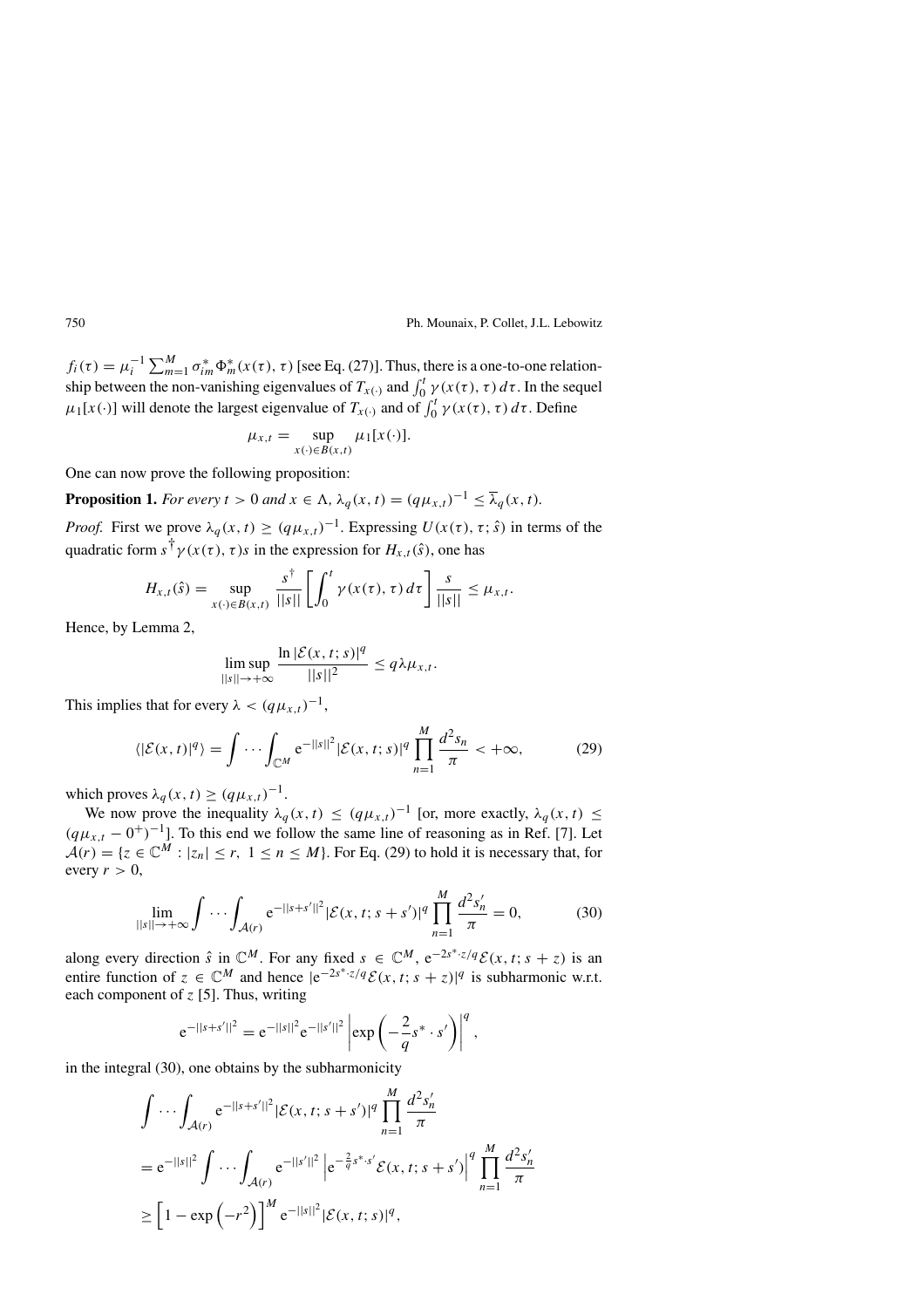and the condition (30) implies

$$
\lim_{||s|| \to +\infty} e^{-||s||^2} |\mathcal{E}(x, t; s)|^q = 0,
$$
\n(31)

along every direction  $\hat{s}$  in  $\mathbb{C}^M$ . Since every element of the matrix  $\int_0^t \gamma(x(\tau), \tau) d\tau$  is a continuous functional of  $x(\cdot) \in B(x, t)$  with the uniform norm on  $[0, t]$  (see Appendix B), its eigenvalues are also continuous functionals of  $x(\cdot)$ . Accordingly,  $\forall \varepsilon > 0 \exists x_{\varepsilon}(\cdot) \in$  $B(x, t)$  such that  $\mu_{x,t} - \varepsilon \leq \mu_1[x_\varepsilon(\cdot)] \leq \mu_{x,t}$ . Let  $\sigma_{\varepsilon} \in \mathbb{C}^M$  (with  $||\sigma_{\varepsilon}|| = 1$ ) be an eigenvector of  $\int_0^t \gamma(x_\varepsilon(\tau), \tau) d\tau$  associated with the eigenvalue  $\mu_1[x_\varepsilon(\cdot)]$  and take  $\hat{s} = \sigma_{\varepsilon}$ , then

$$
H_{x,t}(\hat{s}) = \sup_{x(\cdot) \in B(x,t)} \sigma_{\varepsilon}^{\dagger} \left[ \int_0^t \gamma(x(\tau), \tau) d\tau \right] \sigma_{\varepsilon}
$$
  
 
$$
\geq \sigma_{\varepsilon}^{\dagger} \left[ \int_0^t \gamma(x_{\varepsilon}(\tau), \tau) d\tau \right] \sigma_{\varepsilon} \geq \mu_{x,t} - \varepsilon.
$$
 (32)

Thus, along the direction of  $\sigma_{\varepsilon}$ , Lemma 2 and Eq. (32) yield

$$
\limsup_{\|s\|\to+\infty}\frac{\ln |\mathcal{E}(x,t;s)|^q}{\|s\|^2}\geq q\lambda(\mu_{x,t}-\varepsilon),
$$

and for every  $\lambda > (q\mu_{x,t} - q\varepsilon)^{-1}$ ,

$$
\limsup_{||s|| \to +\infty} e^{-||s||^2} |\mathcal{E}(x, t; s)|^q = +\infty,
$$

in contradiction with (31). Therefore,  $\lambda_q(x, t) \leq (q\mu_{x,t} - q\varepsilon)^{-1}$ . Taking  $\varepsilon$  arbitrarily small one obtains  $\lambda_q(x, t) \leq (q\mu_{x,t} - 0^+)^{-1}$ , hence  $\lambda_q(x, t) = (q\mu_{x,t})^{-1}$ .

Finally, we always have  $\overline{\lambda}_q(x, t) = 1/q\mu_1[x(\cdot) = x]$  (see [2]) and  $\mu_{x,t} \ge \mu_1[x(\cdot) = x]$ x] yields  $\lambda_q(x, t) \leq \overline{\lambda}_q(x, t)$ , which completes the proof of the proposition.

### **VI. Summary and Perspectives**

In this paper, we have studied the effects of propagation on the divergence of the solution to a linear amplifier driven by the square of a Gaussian field. We have considered a model in which the propagation is that of a free Schrödinger equation with a complex mass. For this model, we have explicitly determined the values of the coupling constant at which the moments of the solution diverge. We proved that the divergence yielded by a propagation-free calculation, i.e. in the limit of an infinite mass, cannot occur at a smaller coupling constant than the one obtained with a finite mass. This extends the results of ref. [2] where such an inequality was proven in the diffusion case only, i.e. imaginary mass.

As explained in the conclusion of ref. [2], the stumbling block to going beyond the purely diffusive case was to control the growth of a complex Feynman path-integral. Our solution of this problem is based on the realization that, if S is given by Eq.  $(3)$ , the Feynman path-integral can be rewritten as the Fourier integral of a distribution with compact support (Lemma 1). Control can then be obtained as a consequence of the Paley-Wiener theorem (Lemma 2).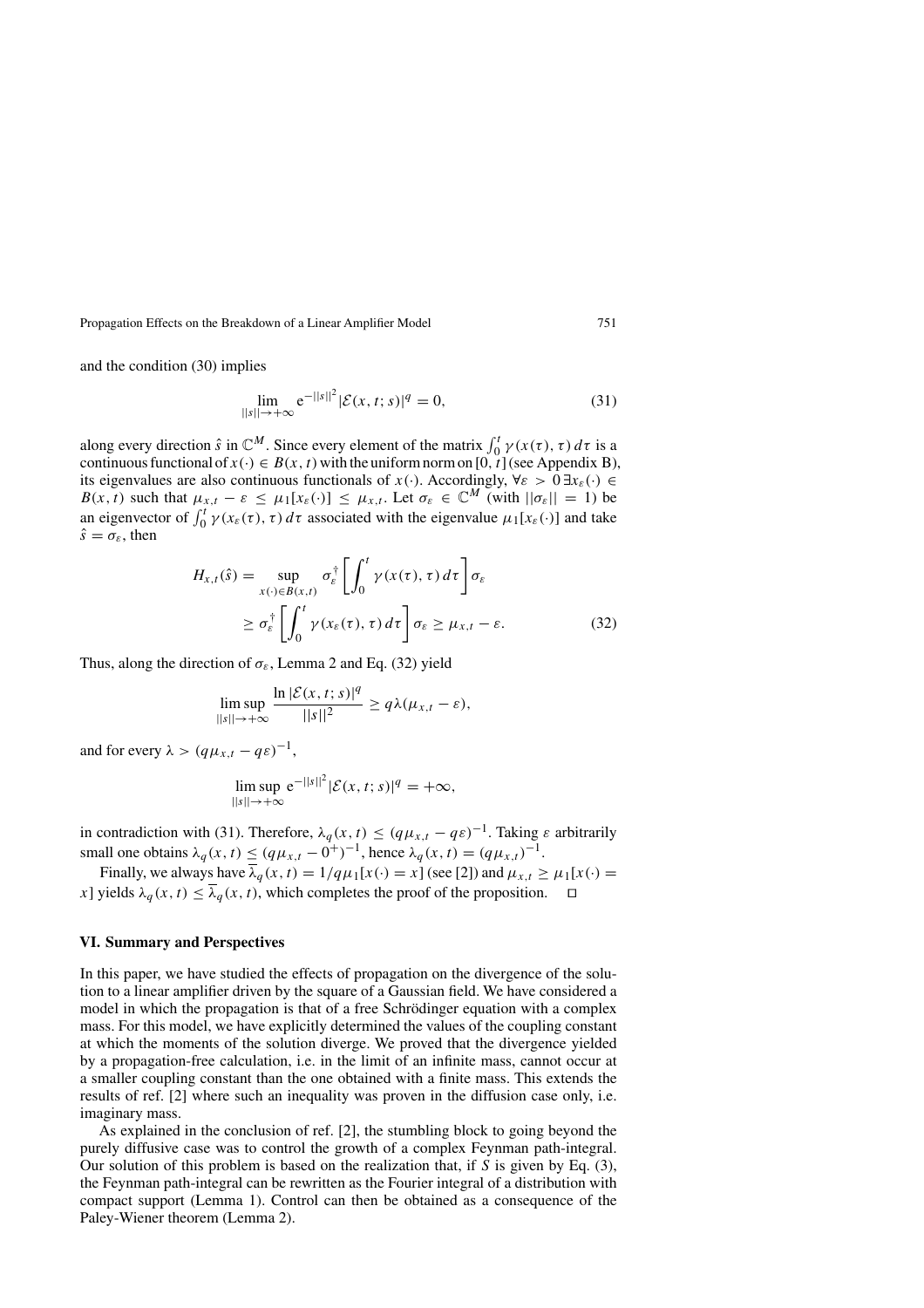In conclusion we outline some possible generalizations of this work. From a practical point of view, it would be interesting to find out whether there exists a class of S of the form (3) for which there are no propagation effects on the onset of the divergence, i.e. for which  $\lambda_q(x, t) = \overline{\lambda}_q(x, t)$ . In addition, since most Gaussian fields of physical interest admit Karhunen-Loève-type expansions, it would also be very interesting to find a way to generalize our solution to the case where the finite sum (3) is replaced by an infinite sum. Other problems involve relaxing some of the assumptions in (1). For instance, under what conditions on  $S$  do the results carry over to the case where  $\Lambda$  is replaced by  $\mathbb{R}^d$  and  $\mathcal{E}(x, 0) \in L^2(\mathbb{R}^d)$ . It should also be checked whether our solution of the problem is robust with respect to the initial condition. If the answer is no, the size of the set of  $\mathcal{E}(x, 0)$  for which our results do not hold should be estimated according to physically relevant measures on the space of  $\mathcal{E}(x, 0)$ .

*Acknowledgements.* We warmly thank K.Yajima, C. Kopper, and G. Ben Arous for providing many valuable insights all along the completion of this work. The work of J. L. L. was supported by ASFOSR grant 49620-01-1-0154 and NSF grant DMR 01-279-26. J. L. L. also thanks the IHES at Bures-sur-Yvette, France, where part of this work was done.

### **Appendix A: On the Permutation of Time Integral and Space Supremum**

This appendix is devoted to the proof of the following lemma:

**Lemma A1.** Let  $\Lambda$  be a compact pathwise connected metric space [with distance de*noted by*  $d(\cdot, \cdot)$ *, and*  $t > 0$  *a real number. Let* W *be a real function on*  $\Lambda \times [0, t]$  *such that*  $W(\cdot, \tau)$  *is continuous in* x *uniformly in*  $\tau \in [0, t]$ *, and*  $\forall x \in \Lambda$ *,*  $W(x, \cdot)$  *is piecewise continuous with a finite number of discontinuities. Then, for any*  $x \in \Lambda$ ,

$$
\int_0^t \sup_{y \in \Lambda} W(y, \tau) d\tau = \sup_{x(\cdot) \in B(x,t)} \int_0^t W(x(\tau), \tau) d\tau,
$$

*where*  $B(x, t)$  *is the set of continuous paths in*  $\Lambda$  *satisfying*  $x(t) = x$ *.* 

*Proof.* We obviously have

$$
\int_0^t \sup_{y \in \Lambda} W(y, \tau) d\tau \ge \sup_{x(\cdot) \in B(x,t)} \int_0^t W(x(\tau), \tau) d\tau,
$$

and it remains to prove the inequality in the other direction. First we assume  $W \in$  $C^0(\Lambda \times [0, t])$ . Since  $\Lambda \times [0, t]$  is compact, W is uniformly continuous, and for every  $\epsilon > 0$  we can find a number  $\delta = \delta(\epsilon) > 0$  such that if max $\{d(x, x'), |\tau - \tau'|\} < \delta(\epsilon)$ , then  $|W(x, \tau) - W(x', \tau')| < \epsilon$ . Moreover,  $\delta(\epsilon)$  tends to zero with  $\epsilon$ . If  $t/\delta(\epsilon)$  is not an integer, it is convenient to replace  $\delta(\epsilon)$  by the smaller quantity  $t/(1 + [t/\delta(\epsilon)])$ , where [·] denotes the integer part, and from now on we will assume that  $t/\delta(\epsilon)$  is an integer. For a fixed  $\epsilon > 0$ , let  $N = N(\epsilon) = t/\delta(\epsilon)$ , and let  $\mathcal{R}_{\epsilon}$  be a finite partition of  $\Lambda$  by sets of diameter at most  $\delta(\epsilon)$ . We observe that for any  $0 \le q \le N - 1$  one has

$$
\sup_{F \in \mathcal{R}_{\epsilon}} \sup_{0 \le q \le N-1} \text{Osc}_{F \times [qt/N, (q+1)t/N]} W \le \epsilon,
$$
\n(A1)

where "Osc" denotes the oscillation of the function (namely, its sup minus its inf). We now choose once and for all a point  $(x_{F,q}, \tau_q)$  in each  $F \times [qt/N, (q+1)t/N]$ .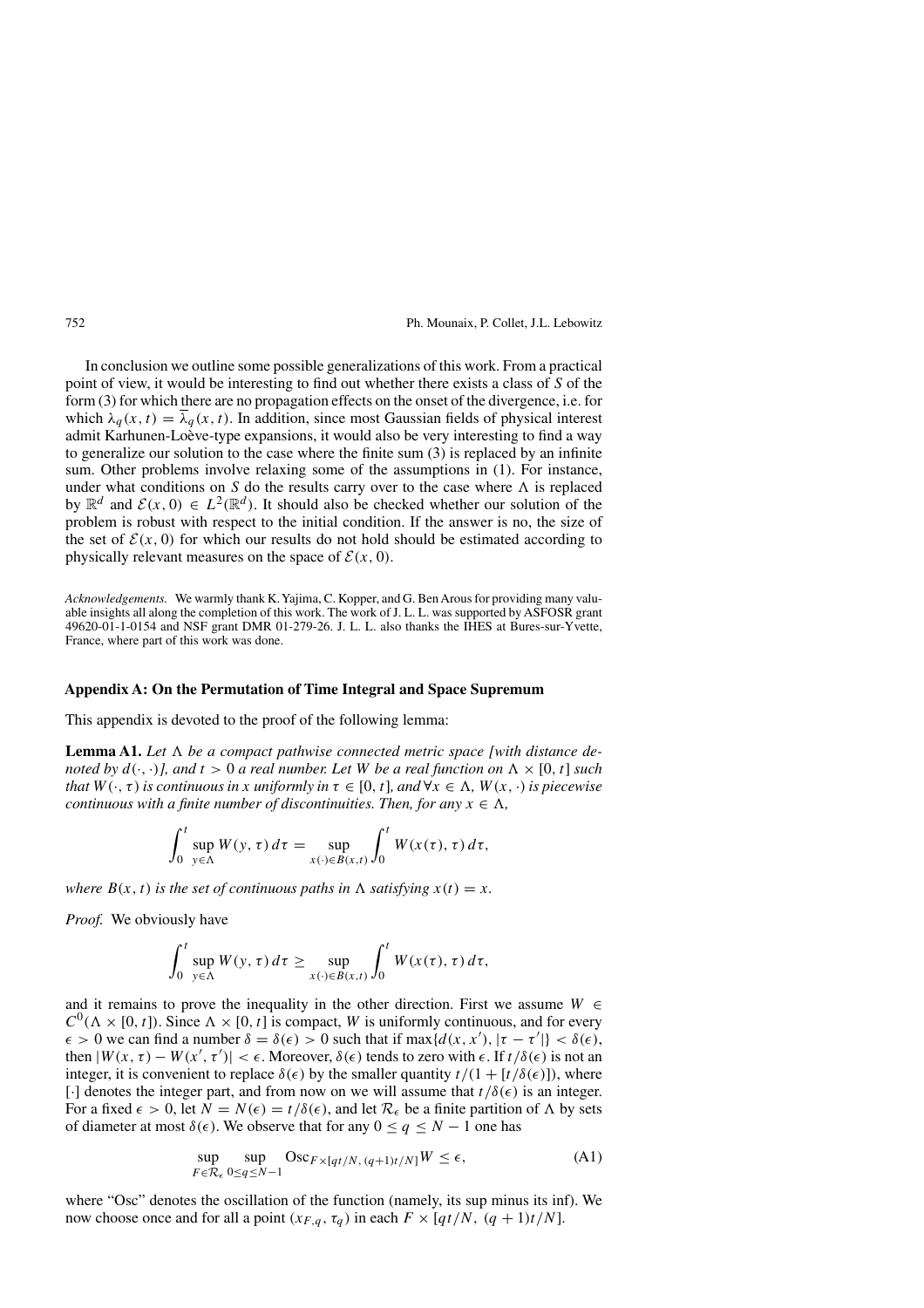For each  $0 \le q \le N - 1$  and any  $\tau \in [qt/N, (q + 1)t/N]$  one has

$$
\sup_{y \in \Lambda} W(y, \tau) \leq \sup_{F \in \mathcal{R}_{\epsilon}} \sup_{F \times [qt/N, (q+1)t/N]} W
$$
\n
$$
\leq \sup_{F \in \mathcal{R}_{\epsilon}} \left[ \sup_{F \times [qt/N, (q+1)t/N]} W + W(x_{F,q}, \tau_q) - \inf_{F \times [qt/N, (q+1)t/N]} W \right]
$$
\n
$$
\leq \sup_{F \in \mathcal{R}_{\epsilon}} W(x_{F,q}, \tau_q) + \sup_{F \in \mathcal{R}_{\epsilon}} \operatorname{Osc}_{F \times [qt/N, (q+1)t/N]} W
$$
\n
$$
\leq \sup_{F \in \mathcal{R}_{\epsilon}} W(x_{F,q}, \tau_q) + \sup_{F \in \mathcal{R}_{\epsilon}} \sup_{0 \leq q \leq N-1} \operatorname{Osc}_{F \times [qt/N, (q+1)t/N]} W
$$
\n
$$
\leq \sup_{F \in \mathcal{R}_{\epsilon}} W(x_{F,q}, \tau_q) + \epsilon,
$$

where we have used the inequality (A1). Thus, choosing an atom  $F_q \in \mathcal{R}_{\epsilon}$  such that  $\sup_{F \in \mathcal{R}_{\epsilon}} W(x_{F,q}, \tau_q) = W(x_{F_q,q}, \tau_q)$ , one has for any  $\tau \in [qt/N, (q+1)t/N]$ ,

$$
\sup_{y \in \Lambda} W(y, \tau) \le W(x_{F_q, q}, \tau_q) + \epsilon. \tag{A2}
$$

Let  $y_1$  and  $y_2$  be two given points in  $\Lambda$ . We now define a continuous path  $x_{\epsilon}$  in  $\Lambda$  from y<sub>1</sub> to y<sub>2</sub>. For any  $1 \le j \le N - 1$  we choose a family of continuous paths  $x_j$  from  $[-t/2N^2, t/2N^2]$  to  $\Lambda$  satisfying  $x_j(-t/2N^2) = x_{F_{j-1},j-1}$  and  $x_j(t/2N^2) = x_{F_j,j}$ . We also choose a continuous path  $x_0$  from [0,  $t/2N^2$ ] to  $\Lambda$  such that  $x_0(0) = y_1$  and  $x_0(t/2N^2) = x_{F_0,0}$ , and a continuous path  $x_N$  from [ $-t/2N^2$ , 0] to  $\Lambda$  such that  $x_N(0) =$  $y_2$  and  $x_N(-t/2N^2) = x_{F_{N-1},N-1}$ . The continuous path  $x_\epsilon$  is defined by

$$
x_{\epsilon}(\tau) = \begin{cases} x_0(\tau) & \text{for } 0 \le \tau \le t/2N^2, \\ x_{F_q,q} & \text{for } qt/N + t/2N^2 \le \tau \le (q+1)t/N - t/2N^2, \\ x_q(\tau - qt/N) & \text{for } qt/N - t/2N^2 \le \tau \le qt/N + t/2N^2 \text{ for } q \ne 0, \\ x_N(\tau - t) & \text{for } t - t/2N^2 \le \tau \le t. \end{cases}
$$
(A3)

One can observe that the Lebesgue measure of the time domain over which  $x_{\epsilon}(\tau) \neq x_{F_q,q}$ is at most equal to t/N. Since  $\Lambda$  is compact and  $\forall \tau \in [0, t]$ ,  $W(\cdot, \tau) \in C^{0}(\Lambda)$ , there is a finite number  $M > 0$  such that for any  $(x, \tau) \in \Lambda \times [0, t]$  one has  $|W(x, \tau)| \leq M$ . Thus,  $|W(x_{F_q,q}, \tau) - W(x_{\epsilon}(\tau), \tau)| \leq 2M$  for any  $\tau$  in [qt/N, (q + 1)t/N]. Using the latter estimate, the remark below (A3), and (A2) one obtains

$$
\int_{0}^{t} \sup_{y \in \Lambda} W(y, \tau) d\tau = \sum_{q=0}^{N-1} \int_{qt/N}^{(q+1)t/N} \sup_{y \in \Lambda} W(y, \tau) d\tau
$$
  

$$
\leq \epsilon t + \sum_{q=0}^{N-1} \int_{qt/N}^{(q+1)t/N} W(x_{F_q, q}, \tau) d\tau
$$
  

$$
\leq \epsilon t + \frac{2Mt}{N} + \int_{0}^{t} W(x_{\epsilon}(\tau), \tau) d\tau.
$$
 (A4)

Now, assume that there is a finite set of times independent of x,  $\{\tau_1, ..., \tau_L\}$ , such that  $\forall x \in \Lambda$  the set of times at which  $W(x, \cdot)$  is discontinuous is a subset of  $\{\tau_1, ..., \tau_L\}$ .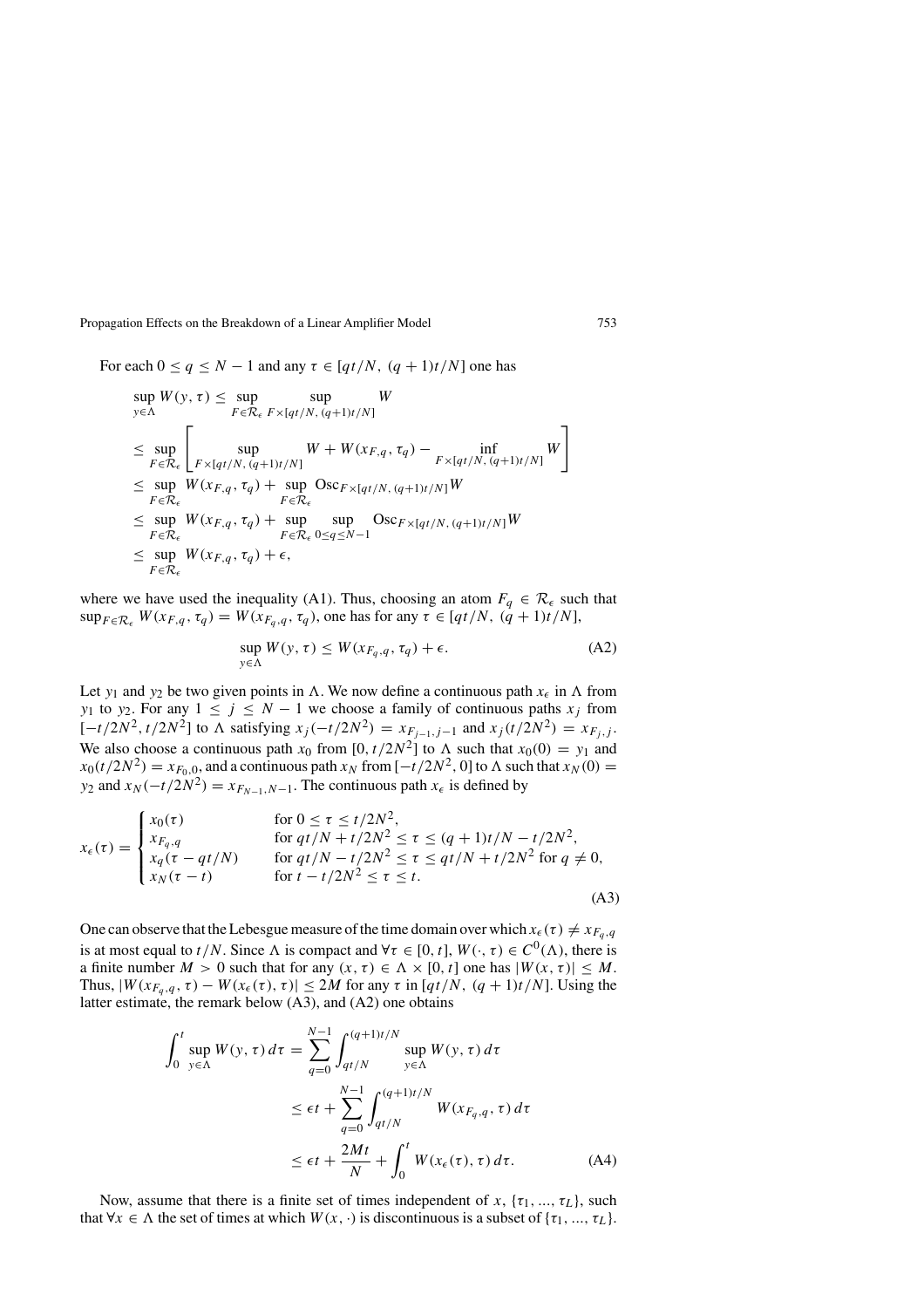Thus, (A4) applies in each time interval  $[\tau_i, \tau_{i+1}], 0 \le i \le L$ , with  $\tau_0 = 0$  and  $\tau_{L+1} = t$ . Let  $y_0, y_1, ..., y_{L+1}$  be  $L + 2$  points in  $\Lambda$  with  $y_{L+1} = x$ . Let  $x_{\epsilon}$  be a continuous path in A passing by  $x_{\epsilon}(\tau_i) = y_i$  and defined by (A3) in each time interval  $[\tau_i, \tau_{i+1}]$ . From Eq. (A4) in which one writes  $C_i(\epsilon) = \epsilon + 2M/N_i(\epsilon)$ , it follows

$$
\int_{0}^{t} \sup_{y \in \Lambda} W(y, \tau) d\tau \leq \sum_{i=0}^{L} \left[ C_{i}(\epsilon)(\tau_{i+1} - \tau_{i}) + \int_{\tau_{i}}^{\tau_{i+1}} W(x_{\epsilon}(\tau), \tau) d\tau \right]
$$
  
\n
$$
= \sum_{i=0}^{L} C_{i}(\epsilon)(\tau_{i+1} - \tau_{i}) + \int_{0}^{t} W(x_{\epsilon}(\tau), \tau) d\tau
$$
  
\n
$$
\leq \sum_{i=0}^{L} C_{i}(\epsilon)(\tau_{i+1} - \tau_{i}) + \sup_{x(\cdot) \in B(x, t)} \int_{0}^{t} W(x(\tau), \tau) d\tau,
$$

where the last inequality results from the fact that  $x_{\epsilon} \in B(x, t)$ . The proof of Lemma A1 for the class of W considered in this paragraph is completed by taking the limit  $\epsilon \to 0$ and observing that the  $C_i(\epsilon)$  tend to zero with  $\epsilon$ .

We are now ready to prove Lemma 1 in the general case. Since  $W(\cdot, \tau)$  is continuous in x uniformly in  $\tau \in [0, t]$ , for any  $\epsilon > 0$ , we can find  $\delta = \delta(\epsilon) > 0$  such that if  $d(x, x') \leq \delta$ , then

$$
\sup_{\tau \in [0,t]} |W(x,\tau) - W(x',\tau)| \le \epsilon.
$$

Since  $\Lambda$  is compact, we can find a finite covering by open balls of radius at most  $\delta/2$ , and therefore a finite partition of unity  $(\chi_k)$  by continuous functions whose support has diameter at most  $\delta$  (see [3], paragraph 4.3 in Chapter IX). For any k we choose once for all a point  $x_k \in \text{supp}\chi_k$ , and define the function

$$
W_{\epsilon}(x,\tau)=\sum_{k}W(x_k,\tau)\chi_k(x).
$$

For each fixed  $\tau$ , this function is obviously continuous in x, and for fixed x, it is piecewise continuous in  $\tau$ , with the possible discontinuity points belonging to a finite set which can be chosen independent of  $x$ . From the previous result we have

$$
\int_0^t \sup_{y \in \Lambda} W_{\epsilon}(y, \tau) d\tau = \sup_{x(\cdot) \in B(x, t)} \int_0^t W_{\epsilon}(x(\tau), \tau) d\tau.
$$

Since  $\sup_{x \in \Lambda, \tau \in [0,t]} |W(x, \tau) - W_{\epsilon}(x, \tau)| \leq \epsilon$ , we deduce that

$$
\int_{0}^{t} \sup_{y \in \Lambda} W(y, \tau) d\tau \le \epsilon t + \int_{0}^{t} \sup_{y \in \Lambda} W_{\epsilon}(y, \tau) d\tau
$$
  

$$
= \epsilon t + \sup_{x(\cdot) \in B(x, t)} \int_{0}^{t} W_{\epsilon}(x(\tau), \tau) d\tau
$$
  

$$
\le 2\epsilon t + \sup_{x(\cdot) \in B(x, t)} \int_{0}^{t} W(x(\tau), \tau) d\tau.
$$

Since the estimate holds for any  $\epsilon > 0$  the general result follows.  $\Box$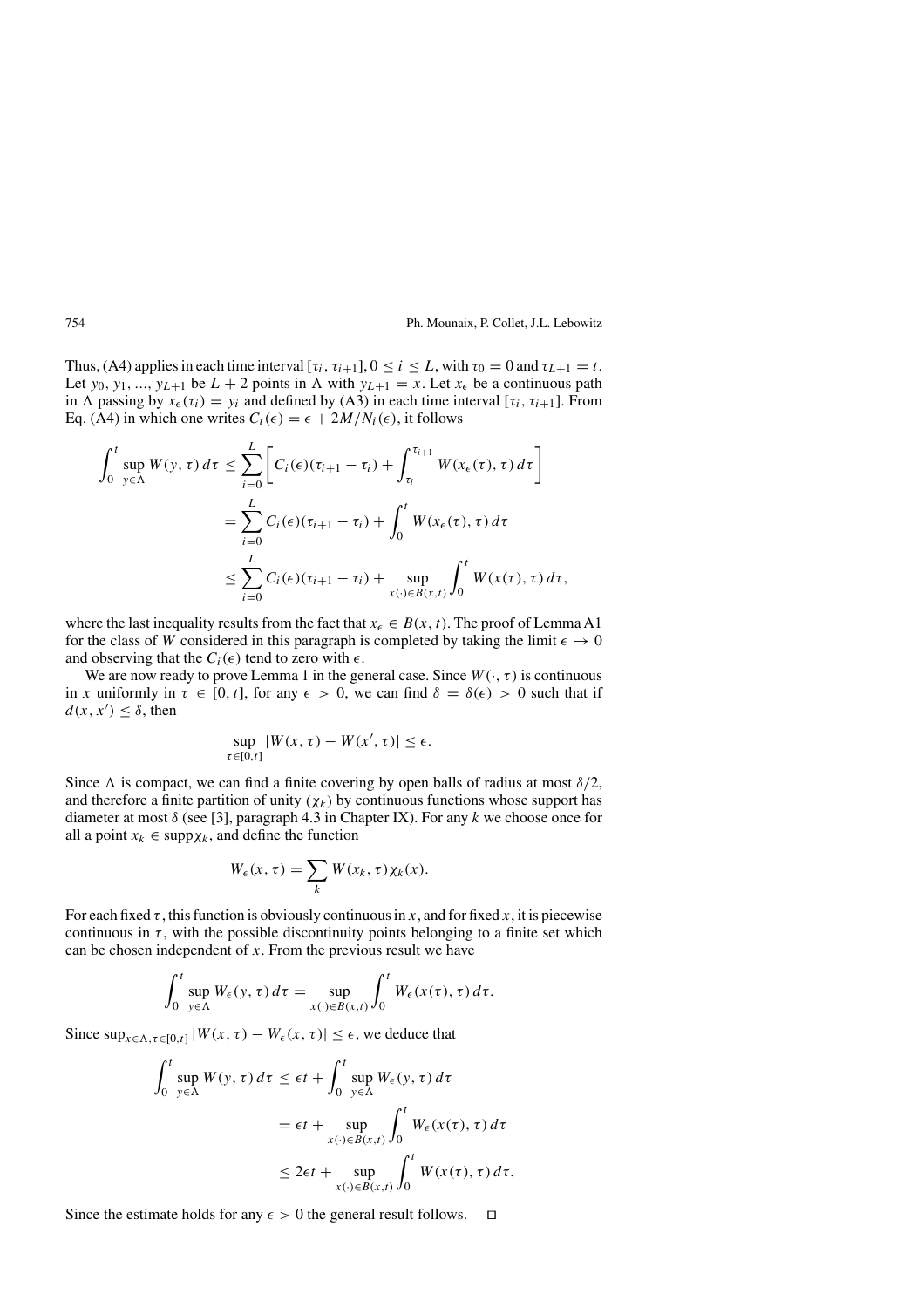#### Appendix B: Determination of the Support of  $g_{(r)}^{(m)}$  $(x,T)$

Let  $g_{x,t}^{(m)}(u)$  be a distribution with compact support on R whose Fourier transform,  $\Psi^{(m)}(x, t; \eta) \equiv (\mathcal{F}g^{(m)}_{x,t})(\eta)$  with  $\eta \in \mathbb{R}$ , is the solution to (14) with  $V(x, t; \eta) =$  $\eta U(x, t; \hat{s})$ , where  $U(x, t; \hat{s}) = \sum_{i=1}^{N} \hat{k}(s)_{i} \varphi_{i}(x, t)$ . This appendix is devoted to the determination of the support of  $g_{(x,t)}^{(m)}$ . We have modified the notation used in the text to make the dependence on *m* explicit.

We begin with a technical lemma that will be useful in the sequel. Let  $C_0^{\infty}(\mathbb{R})$  denote the set of all smooth compactly supported functions in  $\mathbb{R}$ :

**Lemma B1.** *For every*  $t > 0$ ,  $x \in \Lambda$ , and  $f \in C_0^{\infty}(\mathbb{R})$ ,  $\int_{\mathbb{R}} g_{x,t}^{(m)}(v) f(v) dv$  *is an analytic function of*  $m$  *on*  $\mathbb{C}^+ \equiv \{m \in \mathbb{C} : Im(m) > 0\}$ *, and*  $\int_{\mathbb{R}} g_{x,t}^{(m)}(v) f(v) dv =$  $\lim_{\gamma \to 0^+} \int_{\mathbb{R}} g_{x,t}^{(m+i\gamma)}(v) f(v) dv$  *for each real*  $m \neq 0$ .

*Proof.* As a Fourier transform of a function with compact supports on  $\mathbb{R}$ ,  $(\mathcal{F}f)(\eta)$  is an analytic function of  $\eta \in \mathbb{C}$ . We have seen at the beginning of the proof of Lemma 1 that  $\Psi^{(m)}(x, t; \eta)$ , with  $m \in \mathbb{C}^+$ , is also analytic in  $\eta$ . Furthermore, if  $\Lambda$  is a torus and V is bounded on  $\Lambda$  (which is the case), then (i)  $\Psi^{(m)}(x, t; \eta)$  is analytic in  $m \in \mathbb{C}^+$ ; and (ii)  $\forall \eta \in \mathbb{C}, \Psi^{(m)}(x, t; \eta) = \lim_{\gamma \to 0^+} \Psi^{(m+i\gamma)}(x, t; \eta)$  for each real  $m \neq 0$ . We are indebted to K. Yajima for the proof of the latter result that we reproduce here for the sake of completeness [13]. Define

$$
\mathcal{U}_m(t) = \exp\left(\frac{it\,\Delta}{2m}\right), \ \ t \geq 0, \ \ m \in \mathbb{C}^+,
$$

and write the initial value problem (14) in the form of an integral equation,

$$
\Psi^{(m)}(t) = 1 - i\eta \int_0^t \mathcal{U}_m(t-\tau) V(\tau) \Psi^{(m)}(\tau) d\tau.
$$

Here  $V(t)$  is the multiplication operator with  $U(x, t; \hat{s})$ . Let B denote the space of bounded operators in  $L^2(\Lambda)$ . By Fourier series expansion, it is evident that  $||\mathcal{U}_m(t)\Psi^{(m)}(t)||_2 \leq ||\Psi^{(m)}(t)||_2$ , viz.  $\mathcal{U}_m(t) \in \mathcal{B}$  and  $||\mathcal{U}_m(t)|| \leq 1$ ; (b) the function  $[0,\infty) \times \overline{\mathbb{C}^+} \ni (t,m) \to \mathcal{U}_m(t) \in \mathcal{B}$  is strongly continuous [viz.  $(t,m) \to \mathcal{U}_m(t) f \in$  $L^2(\Lambda)$  is continuous for every  $f \in L^2(\Lambda)$ ]; and (c) for every  $t \ge 0$ ,  $m \to \mathcal{U}_m(t) \in \mathcal{B}$  is analytic for  $m \in \mathbb{C}^+$  and  $(d/dm)U_m(t)$  is norm continuous w.r.t.  $(t, m) \in [0, \infty) \times \mathbb{C}^+$ . It follows from the boundedness of  $V$  that the Dyson expansion [8]

$$
D_m(t) = \mathcal{U}_m(t) - i\eta \int_0^t \mathcal{U}_m(t-\tau) V(\tau) \mathcal{U}_m(\tau) d\tau + \cdots +
$$

$$
(-i\eta)^n \int_{0 < \tau_1 < \cdots < \tau_n < t} \mathcal{U}_m(t-\tau_n) V(\tau_n) \cdots V(\tau_1) \mathcal{U}_m(\tau_1) d\tau_1 \cdots d\tau_n + \cdots
$$

converges in the operator norm of  $\beta$  uniformly w.r.t.  $(t, m)$  in every compact subset of  $[0,\infty) \times (\overline{\mathbb{C}^+}\setminus \{0\})$ . Thus, the operator  $D_m(t)$  enjoys the same properties (b) and (c) mentioned above as an operator valued function of  $t$  and  $m$ . It is easy to check that  $D_m(t)$  defines the propagator for (14) and is unitary if m is real. Hence the solution to (14) satisfies properties (i) and (ii).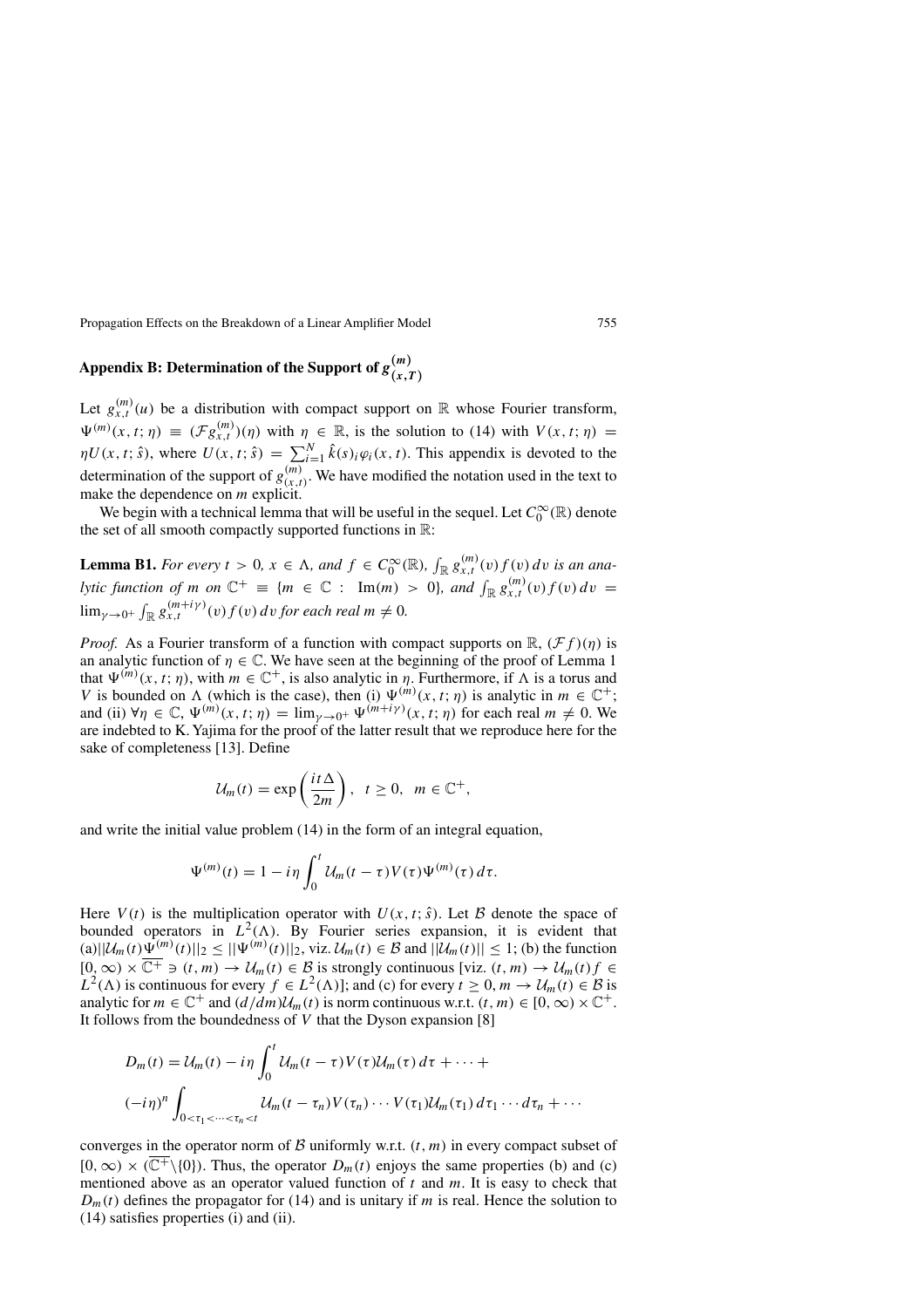Analyticity of  $\Psi^{(m)}(x, t; \eta)$  and  $(\mathcal{F}f)(\eta)$  in  $m \in \mathbb{C}^+$  and  $\eta \in \mathbb{C}$  implies that

$$
\int_{\mathbb{R}} g_{x,t}^{(m)}(u) f(u) du \equiv \int_{\mathbb{R}} \Psi^{(m)}(x,t;\eta) (\mathcal{F}f)(-\eta) \frac{d\eta}{2\pi}
$$

is an analytic function of  $m \in \mathbb{C}^+$ . By Eq. (20) and the fact that none of the constants A, B, and C depend on m,  $|\Psi^{(m)}(x, t; \eta)(\mathcal{F}f)(-\eta)|$  is bounded by an integrable function of  $\eta$  independent of m, from which it follows that the m-limit and the  $\eta$ -integral can be interchanged. Thus, according to (ii), one finds that for each real  $m \neq 0$ ,

$$
\lim_{\gamma \to 0^+} \int_{\mathbb{R}} g_{x,t}^{(m+i\gamma)}(u) f(u) du = \lim_{\gamma \to 0^+} \int_{\mathbb{R}} \Psi^{(m+i\gamma)}(x,t;\eta) (\mathcal{F}f)(-\eta) \frac{d\eta}{2\pi}
$$
  
\n
$$
= \int_{\mathbb{R}} \lim_{\gamma \to 0^+} \Psi^{(m+i\gamma)}(x,t;\eta) (\mathcal{F}f)(-\eta) \frac{d\eta}{2\pi}
$$
  
\n
$$
= \int_{\mathbb{R}} \Psi^{(m)}(x,t;\eta) (\mathcal{F}f)(-\eta) \frac{d\eta}{2\pi} = \int_{\mathbb{R}} g_{x,T}^{(m)}(u) f(u) du,
$$

which completes the proof of Lemma B1.

Let  $a = \inf_{x(\cdot) \in B(x,t)} \int_0^t U(x(\tau), \tau; \hat{s}) d\tau$  and  $b = \sup_{x(\cdot) \in B(x,t)} \int_0^t U(x(\tau), \tau; \hat{s}) d\tau$  $= H_{x,t}(\hat{s})$ . One has the following lemma:

**Lemma B2.** *For every*  $t > 0$ ,  $x \in \Lambda$ , and  $m \in \overline{\mathbb{C}^+}\setminus\{0\}$ , the support of  $g_{x,t}^{(m)}$  is equal to [a, b]*.*

*Proof.* First, consider the case  $m = iy$ ,  $\gamma > 0$ . Denote by  $\alpha[x(\cdot)]$  the functional  $\alpha[x(\cdot)] \equiv \int_0^t U(x(\tau), \tau; \hat{s}) d\tau$ . By boundedness of  $\nabla V$  over  $\Lambda \times [0, t]$ ,  $\exists A > 0$  such that  $\forall x, y \in \Lambda$  and  $0 \leq \tau \leq t$ ,

$$
|U(x, \tau; \hat{s}) - U(y, \tau; \hat{s})| = \left| \int_{\overline{x}, \overline{y}} \nabla U(x', \tau; \hat{s}) \cdot dx' \right| \le A \|x - y\|,
$$

where  $\overline{x}$ ,  $\overline{y}$  denotes the segment of geodesic from x to y and  $\|\cdot\|$  is the usual Euclidean distance. This implies that  $\forall x(\cdot), y(\cdot) \in B(x, t)$ ,

$$
|\alpha[x(\cdot)] - \alpha[y(\cdot)]| \le \int_0^t |U(x(\tau), \tau; \hat{s}) - U(y(\tau), \tau; \hat{s})| d\tau
$$
  
\n
$$
\le A \int_0^t ||x(\tau) - y(\tau)|| d\tau
$$
  
\n
$$
\le At \sup_{0 \le \tau \le t} ||x(\tau) - y(\tau)||,
$$

which shows that  $\alpha[x(\cdot)]$  is a continuous functional of  $x(\cdot) \in B(x, t)$  with the uniform norm on [0, t]. Let  $h \in C_0^{\infty}(\mathbb{R})$  be a real positive test function with support in [a, b] and sup<sub>u∈R</sub>  $h(u) = 1$ . From the continuity of  $\alpha[x(\cdot)]$  it follows that  $\exists x_0(\cdot) \in B(x, t)$ such that  $h(\alpha[x_0(\cdot)]) = 1$ . By continuity of h and  $\alpha[x(\cdot)]$  it follows that  $\forall \varepsilon > 0$ ,  $\exists \delta > 0$  such that  $|h(\alpha[x(\cdot)]) - 1| < \varepsilon$  for every  $x(\cdot) \in B_0(\delta) \equiv \{x(\cdot) \in B(x, t):$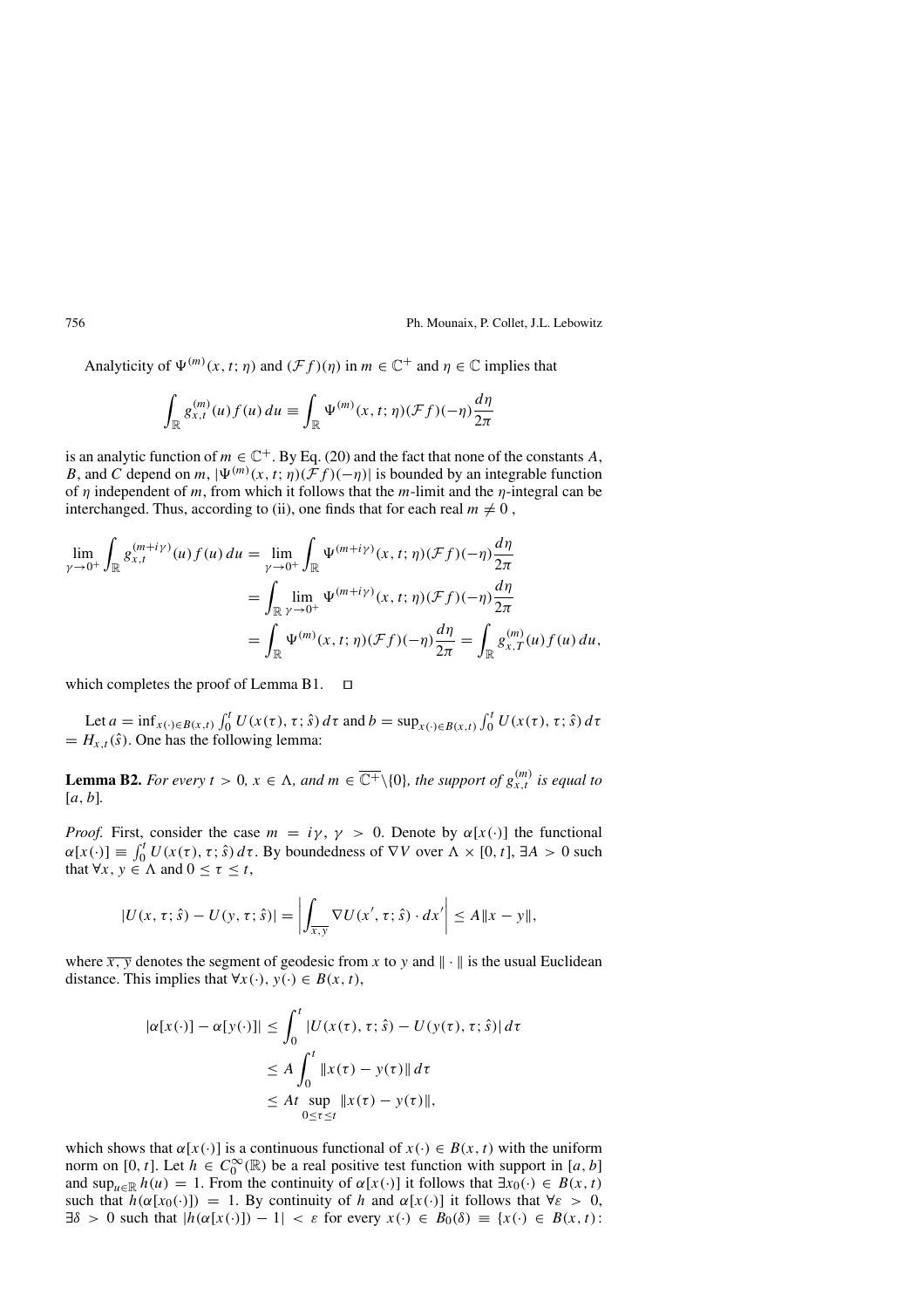$\sup_{0 \le \tau \le t} ||x(\tau) - x_0(\tau)|| < \delta$ . Take  $\varepsilon = 1/2$ , in this case  $h(\alpha[x(\cdot)]) > 1/2$  for every  $x(\cdot) \in \overline{B_0(\delta)}$  and one has

$$
\int_{\mathbb{R}} g_{x,t}^{(i\gamma)}(u)h(u) du = \int_{x(\cdot) \in B(x,t)} e^{-\frac{\gamma}{2} \int_0^t \dot{x}(\tau)^2 d\tau} h(\alpha[x(\cdot)]) d[x(\cdot)]
$$
  
\n
$$
\geq \int_{x(\cdot) \in B_0(\delta)} e^{-\frac{\gamma}{2} \int_0^t \dot{x}(\tau)^2 d\tau} h(\alpha[x(\cdot)]) d[x(\cdot)]
$$
  
\n
$$
> \frac{1}{2} \int_{x(\cdot) \in B_0(\delta)} e^{-\frac{\gamma}{2} \int_0^t \dot{x}(\tau)^2 d\tau} d[x(\cdot)].
$$

Since the set of the Brownian paths  $x(\cdot)$  that are in  $B_0(\delta)$  has a strictly positive Wiener measure, the last term is strictly positive and one finds

$$
\int_{\mathbb{R}} g_{x,t}^{(i\gamma)}(u)h(u) \, du > 0. \tag{B1}
$$

If there was an open subset of [a, b] not intersecting the support of  $g_{x,t}^{(i\gamma)}$ , it would be possible to choose the support of h outside the one of  $g_{x,t}^{(i\gamma)}$ , yielding  $\int g_{x,t}^{(i\gamma)}(u)h(u) du = 0$ in contradiction with Eq. (B1). Thus, for every  $x \in \Lambda$  and  $\gamma > 0$ , the support of  $g_{x,t}^{(i\gamma)}$  is equal to [a, b].

Consider now the general case  $m \in \overline{\mathbb{C}^+} \setminus \{0\}$ . Assume that there is an open subset of [a, b] not intersecting the support of  $g_{x,t}^{(m)}$ . In this case it is possible to choose the support of h outside the one of  $g_{x,t}^{(m)}$ , yielding  $\int g_{x,t}^{(m)}(u)h(u) du = 0$ . By Lemma B1 the support of  $g_{x,t}^{(z)}$  must vary continuously with  $z \in \overline{\mathbb{C}^+}$ , whence the support of h can be taken small enough such that there is a open subset  $V(m) \subset \mathbb{C}^+$  with  $m \in \overline{V(m)}$ and  $\int g_{x,t}^{(z)}(u)h(u) du = 0$  identically in  $V(m)$ . From the analyticity of  $\int g_{x,t}^{(z)}(u)h(u) du$ in z on  $\mathbb{C}^+$  (Lemma B1), it follows immediately that  $\int g_{x,t}^{(z)}(u)h(u) du = 0$  identically in all  $\mathbb{C}^+$ , in contradiction with Eq. (B1), which completes the proof of Lemma B2. In particular, one has  $\sup\{v : v \in \text{supp}g_{x,t}^{(m)}\} = b = H_{x,t}(\hat{s})$ , which is the result used in the proof of Lemma 2.

### **References**

- 1. Akhmanov, S.A., D'yakov,Yu.E., Pavlov, L.I.: Statistical phenomena in Raman scattering stimulated by a broad-band pump. Sov. Phys. JETP **39**, 249–256 (1974)
- 2. Asselah, A., Dai Pra, P., Lebowitz, J.L., Mounaix, Ph.: Diffusion effects on the breakdown of a linear amplifier model driven by the square of a Gaussian field. J. Stat. Phys. **104**, 1299–1315 (2001)
- 3. Bourbaki, N.: Eléments de mathématique: topologie générale, chapitres 5 à 10. Paris: Dunod, 1997 (in French)
- 4. DeWitt-Morette, C.: Feynman's path integral. Definition without limiting procedure. Commun. Math. Phys. **28**, 47–67 (1972); Cartier, P., DeWitt-Morette, C.: A new perspective on functional integration. J. Math. Phys. **36**, 2237–2312 (1995); Cartier, P., DeWitt-Morette, C.: Functional integration. J. Math. Phys. **41**, 4154-4187 (2000)
- 5. Hayman, W.K., Kennedy, P.B.: Subharmonic Functions, Vol. I. London Mathematical Society Monographs, No. **9**. London-New York: Academic Press (Harcourt Brace Jovanovich, Publishers), 1976
- 6. Katznelson, Y.: An Introduction to Harmonic Analysis. Cambridge, New York, Melbourne, Madrid, Cape Town, Singapore, São Paulo: Cambridge Univeristy Press, 2004
- 7. Mounaix, Ph., Lebowitz, J.L.: Note on a diffraction-amplification problem. J. Phys. A: Math. Gen. **37**, 5289–5294 (2004)